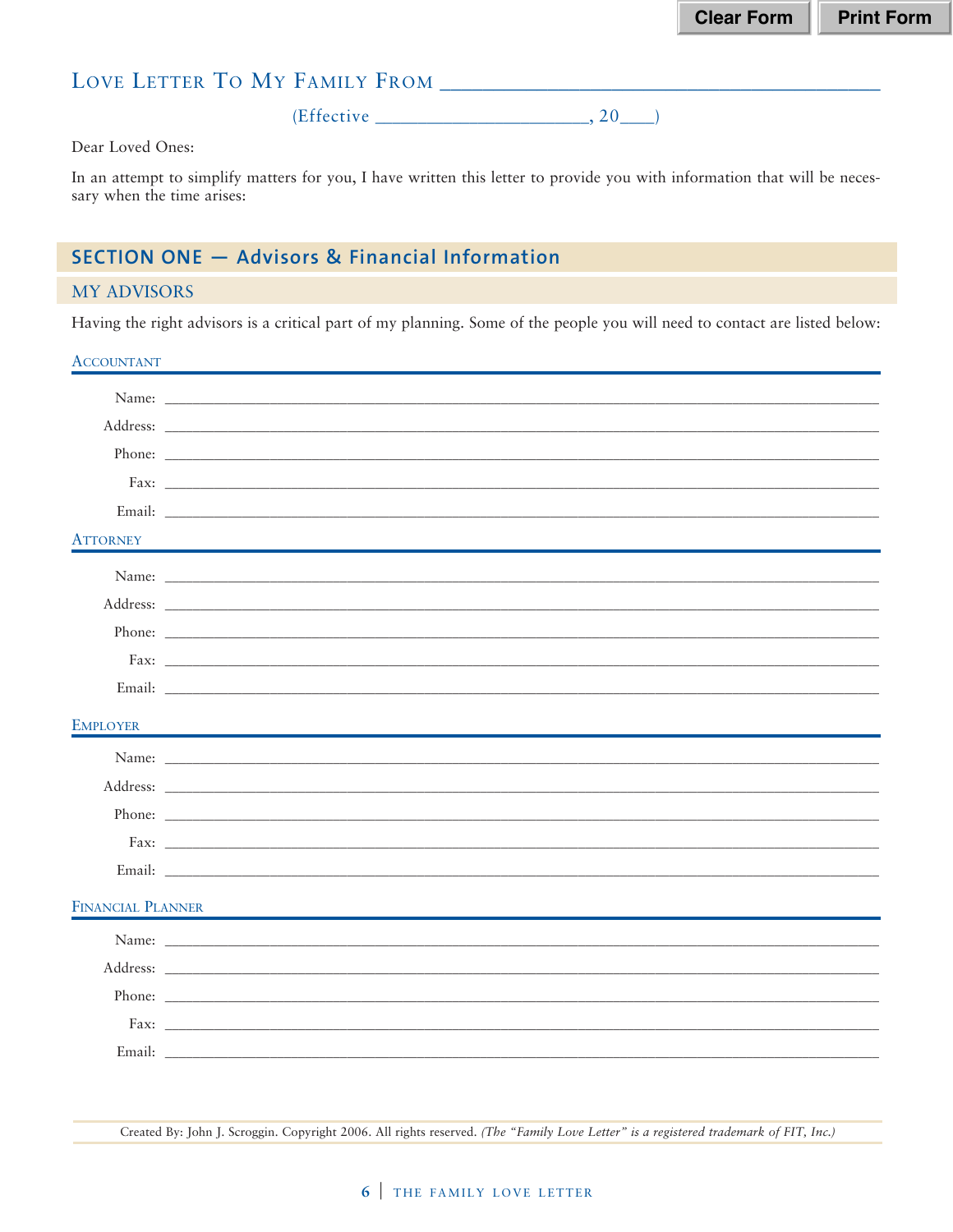#### LIFE, HEALTH AND DISABILITY INSURANCE ADVISOR

| <b>MORTGAGE HOLDER</b> |                                                                                                                                                                                                                                      |
|------------------------|--------------------------------------------------------------------------------------------------------------------------------------------------------------------------------------------------------------------------------------|
|                        |                                                                                                                                                                                                                                      |
|                        | Address: <u>Address:</u> Address: 2007                                                                                                                                                                                               |
|                        |                                                                                                                                                                                                                                      |
|                        |                                                                                                                                                                                                                                      |
|                        |                                                                                                                                                                                                                                      |
| PENSION BENEFITS       |                                                                                                                                                                                                                                      |
|                        |                                                                                                                                                                                                                                      |
|                        | Address: <u>and the contract of the contract of the contract of the contract of the contract of the contract of the contract of the contract of the contract of the contract of the contract of the contract of the contract of </u> |
|                        | Phone:                                                                                                                                                                                                                               |
|                        |                                                                                                                                                                                                                                      |
|                        |                                                                                                                                                                                                                                      |
|                        | PROPERTY AND CASUALTY INSURANCE ADVISOR                                                                                                                                                                                              |
|                        |                                                                                                                                                                                                                                      |
|                        |                                                                                                                                                                                                                                      |
|                        |                                                                                                                                                                                                                                      |
|                        |                                                                                                                                                                                                                                      |
|                        |                                                                                                                                                                                                                                      |
| <b>STOCKBROKER</b>     |                                                                                                                                                                                                                                      |
|                        |                                                                                                                                                                                                                                      |
|                        |                                                                                                                                                                                                                                      |
|                        | Phone:                                                                                                                                                                                                                               |
|                        |                                                                                                                                                                                                                                      |
|                        | Email: Latin Communication of the Communication of the Communication of the Communication of the Communication of the Communication of the Communication of the Communication of the Communication of the Communication of the       |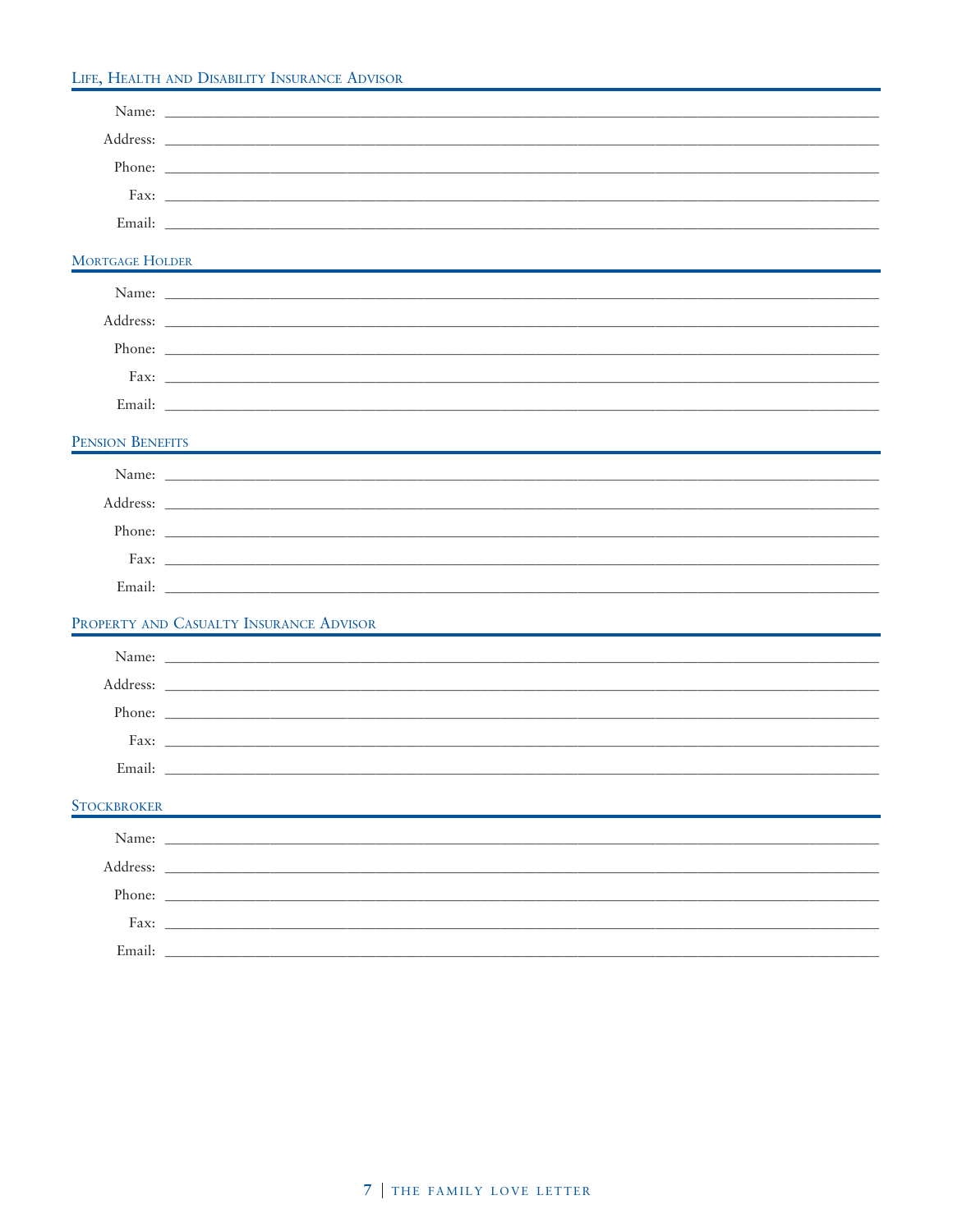## **STOCKBROKER** Name: Address: \_ Phone: Fax: \_ Email: **OTHER** Name: \_ Address: \_ Phone: Fax:  $\overline{\phantom{a}}$ Email: **OTHER** Name: \_ Address: Phone:  $\overline{\phantom{a}}$ Fax: Email:

#### **MY ASSETS**

Here is a list of all my stocks, bonds and other investments, including real property. I have listed a contact person and telephone number for each item, as well as the location of any documents. I □ have □ have not attached a financial statement.

| Contact: |  |  |
|----------|--|--|
|          |  |  |
|          |  |  |
|          |  |  |
|          |  |  |
|          |  |  |
|          |  |  |
|          |  |  |
|          |  |  |
|          |  |  |
|          |  |  |
|          |  |  |
|          |  |  |
|          |  |  |
|          |  |  |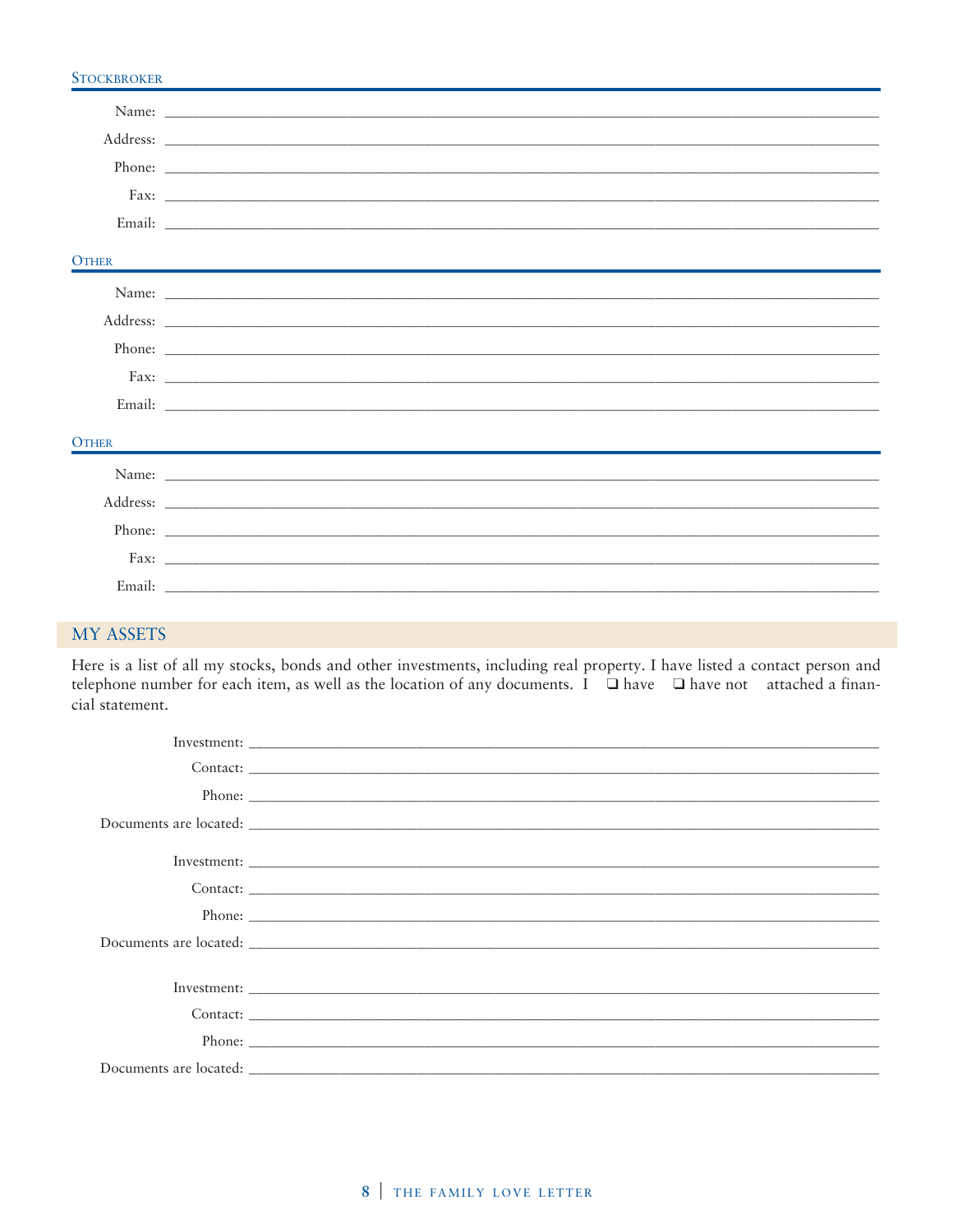| Contact:                                                                                                                                                                                                                             |
|--------------------------------------------------------------------------------------------------------------------------------------------------------------------------------------------------------------------------------------|
|                                                                                                                                                                                                                                      |
|                                                                                                                                                                                                                                      |
|                                                                                                                                                                                                                                      |
|                                                                                                                                                                                                                                      |
| Name:                                                                                                                                                                                                                                |
| Address:                                                                                                                                                                                                                             |
|                                                                                                                                                                                                                                      |
|                                                                                                                                                                                                                                      |
| This Loan is in a Signed Writing $\Box$ Yes $\Box$ No                                                                                                                                                                                |
|                                                                                                                                                                                                                                      |
|                                                                                                                                                                                                                                      |
| Address: the contract of the contract of the contract of the contract of the contract of the contract of the contract of the contract of the contract of the contract of the contract of the contract of the contract of the c       |
| Phone:                                                                                                                                                                                                                               |
| Amount: <u>Amount</u> : Amount: Amount: Amount: Amount: Amount: Amount: Amount: Amount: Amount: Amount: Amount: Amount: Amount: Amount: Amount: Amount: Amount: Amount: Amount: Amount: Amount: Amount: Amount: Amount: Amount: Amou |
| This Loan is in a Signed Writing $\Box$ Yes $\Box$ No                                                                                                                                                                                |
|                                                                                                                                                                                                                                      |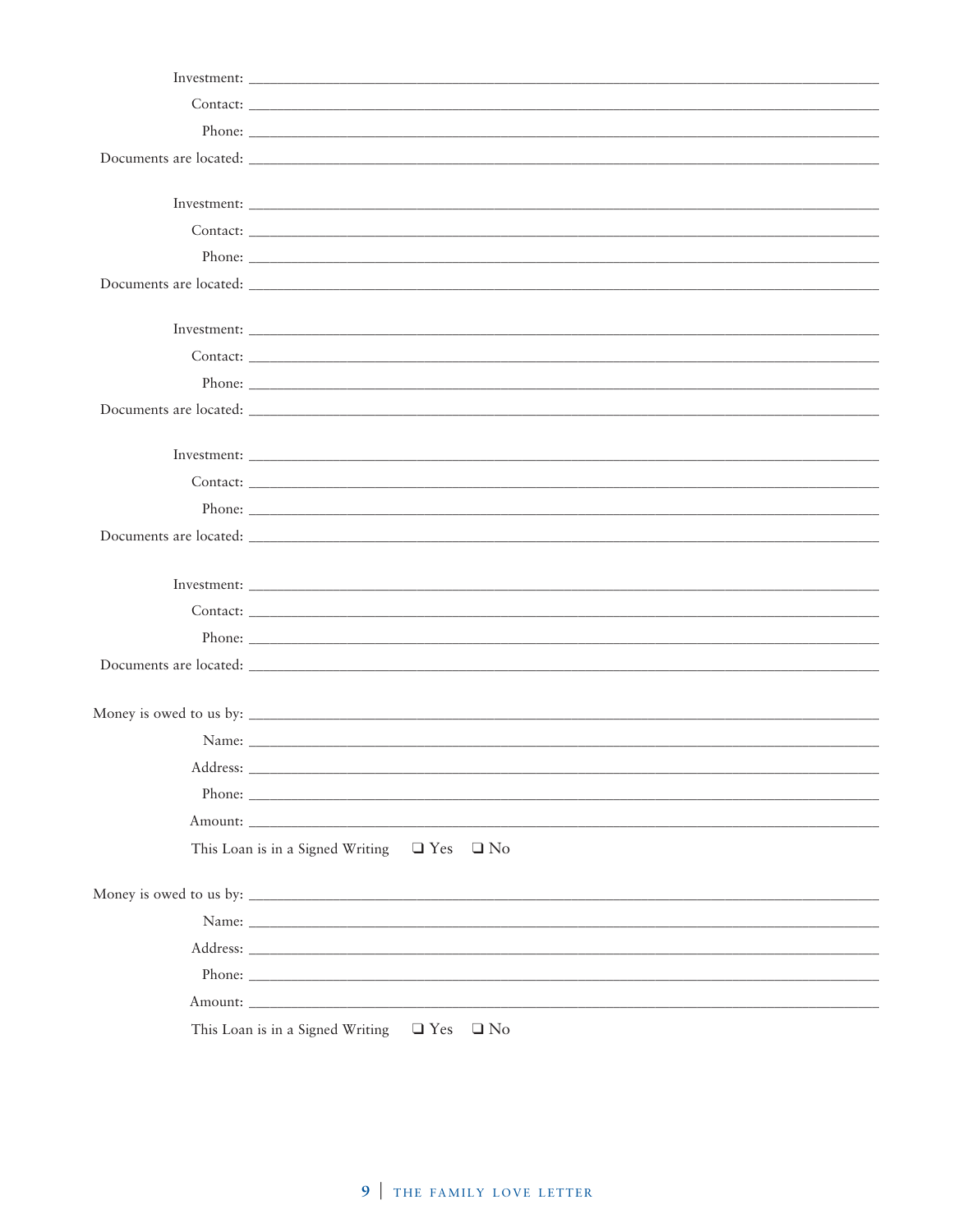|                                  | This Loan is in a Signed Writing $\Box$ Yes $\Box$ No                                                                                                                                                                      |
|----------------------------------|----------------------------------------------------------------------------------------------------------------------------------------------------------------------------------------------------------------------------|
|                                  |                                                                                                                                                                                                                            |
|                                  |                                                                                                                                                                                                                            |
|                                  |                                                                                                                                                                                                                            |
|                                  |                                                                                                                                                                                                                            |
|                                  |                                                                                                                                                                                                                            |
|                                  | This Loan is in a Signed Writing $\Box$ Yes $\Box$ No                                                                                                                                                                      |
|                                  |                                                                                                                                                                                                                            |
|                                  | I want the following loan(s) forgiven at the time of my death (NOTE: Your will or the promissory note should be changed<br>to reflect this forgiveness and make it legally enforceable.):                                  |
|                                  |                                                                                                                                                                                                                            |
|                                  |                                                                                                                                                                                                                            |
|                                  |                                                                                                                                                                                                                            |
|                                  |                                                                                                                                                                                                                            |
|                                  | I want the following loans to be forgiven as a part of the bequest I am leaving to the borrower at the time of my death<br>(i.e., The debt will be one of the assets used to satisfy my bequest to such heir in my will.): |
|                                  |                                                                                                                                                                                                                            |
|                                  |                                                                                                                                                                                                                            |
|                                  |                                                                                                                                                                                                                            |
|                                  |                                                                                                                                                                                                                            |
| $I \square$ have                 | $\square$ have not made any substantial deposits on certain accounts.                                                                                                                                                      |
| If applicable, the accounts are: |                                                                                                                                                                                                                            |
|                                  |                                                                                                                                                                                                                            |
|                                  |                                                                                                                                                                                                                            |
|                                  |                                                                                                                                                                                                                            |
|                                  |                                                                                                                                                                                                                            |
|                                  |                                                                                                                                                                                                                            |
|                                  |                                                                                                                                                                                                                            |
|                                  |                                                                                                                                                                                                                            |
|                                  |                                                                                                                                                                                                                            |
|                                  |                                                                                                                                                                                                                            |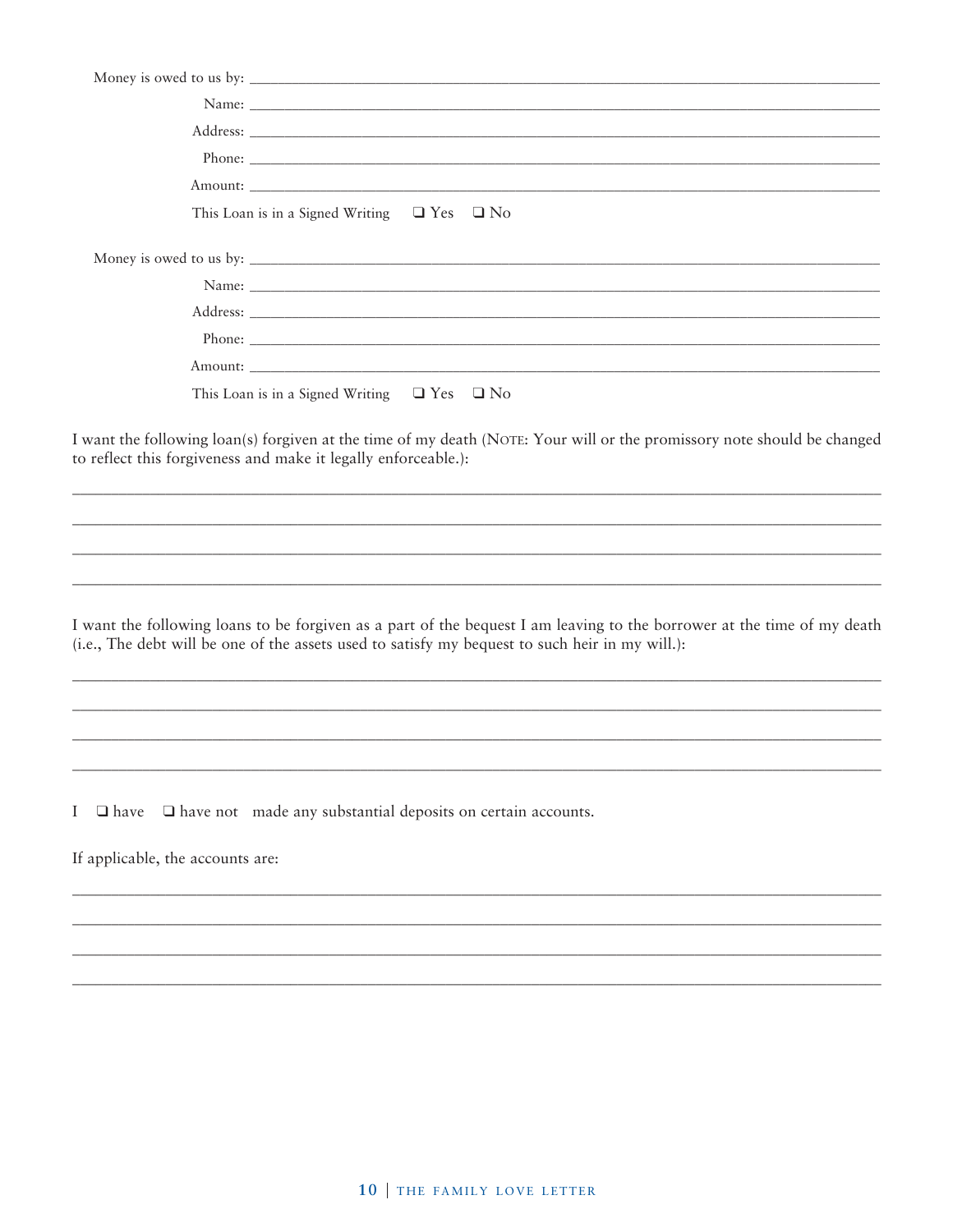#### **LOANED AND STORED ASSETS**

I have assets stored at the following locations:

The key to the storage facility is at:

I have loaned the following personal property (furniture, art, collectibles etc.):

| <b>OBJECTS</b> | PERSON HOLDING THEM |
|----------------|---------------------|
|                |                     |
|                |                     |
|                |                     |
|                |                     |
|                |                     |
|                |                     |
|                |                     |

(If the loan of the assets are subject to a written agreement, I have attached a copy to this Family Love Letter.)

#### **MY LIABILITIES**

Here is a list of my liabilities, including a contact name and phone number of each, as well as the location of any related documents.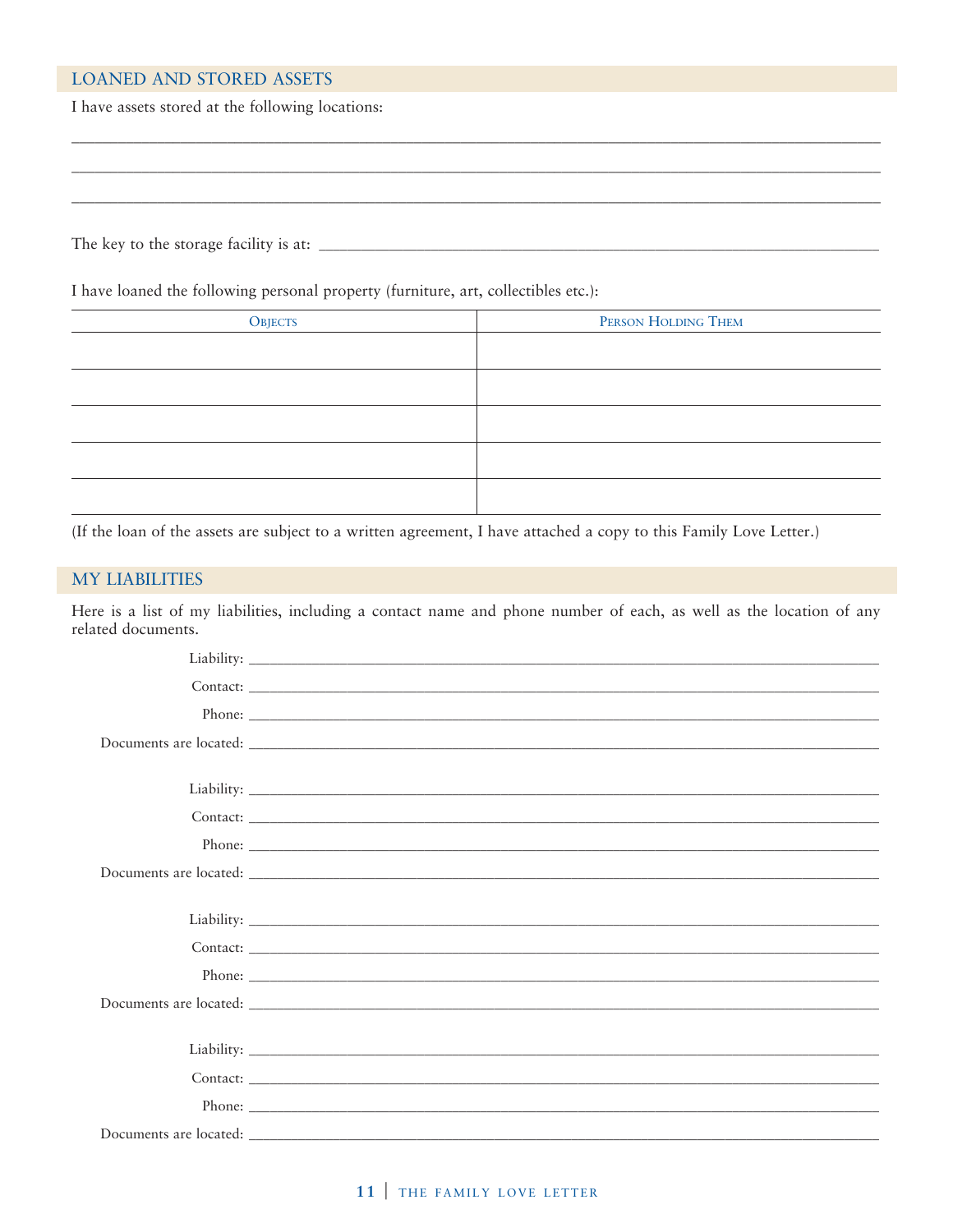| Contact:                                     |  |
|----------------------------------------------|--|
|                                              |  |
|                                              |  |
|                                              |  |
| I am also a guarantor of the following debt: |  |
|                                              |  |
|                                              |  |
|                                              |  |
|                                              |  |
|                                              |  |
|                                              |  |
|                                              |  |
|                                              |  |
| Documents are located:                       |  |

## 12 | THE FAMILY LOVE LETTER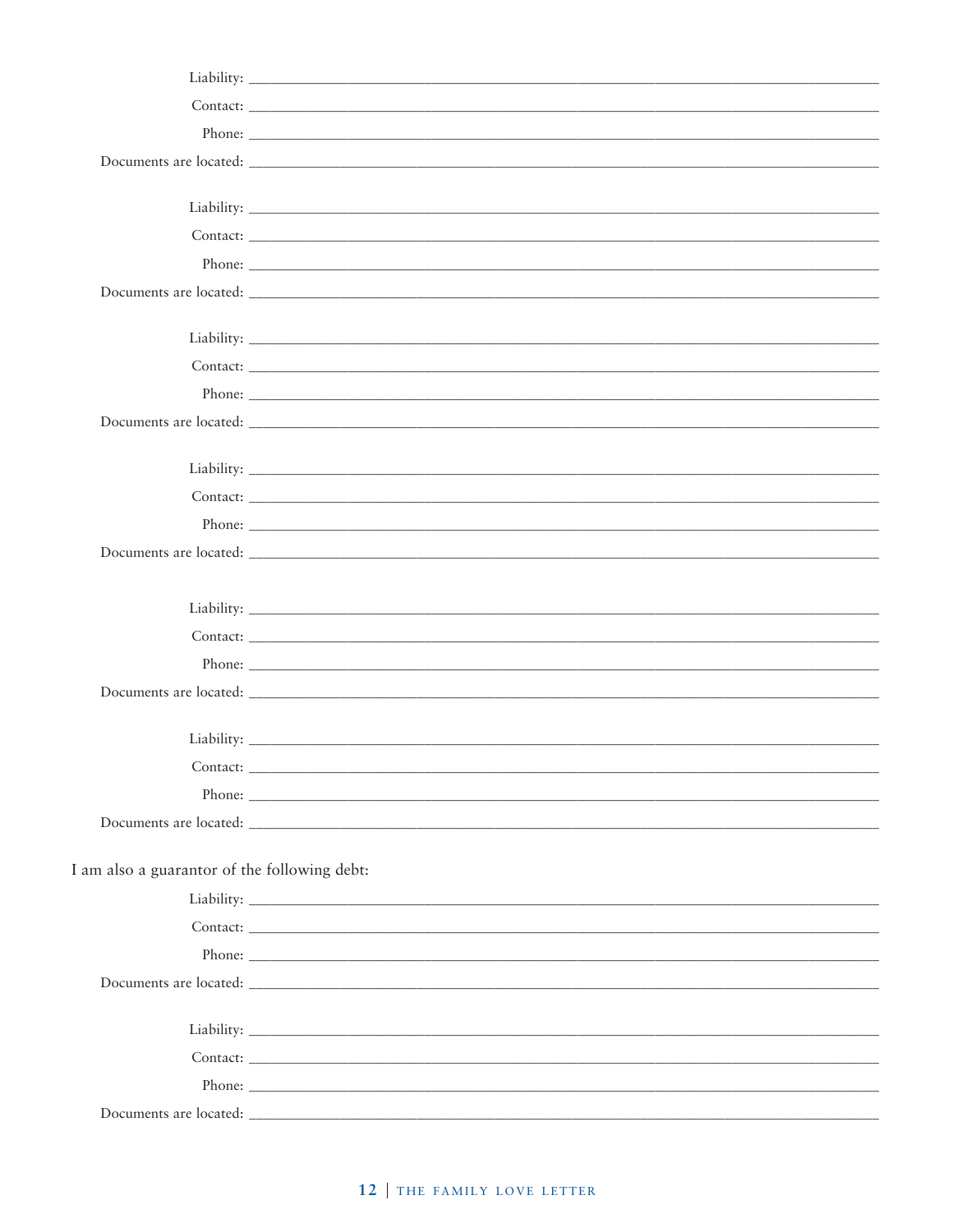#### I presently carry the following credit cards:

| <b>CREDIT CARD</b> | <b>ACCOUNT NUMBER</b> | <b>WEB ADDRESS</b> | <b>ACCESS NAME</b> | <b>PASSWORD</b> |
|--------------------|-----------------------|--------------------|--------------------|-----------------|
|                    |                       |                    |                    |                 |
|                    |                       |                    |                    |                 |
|                    |                       |                    |                    |                 |
|                    |                       |                    |                    |                 |
|                    |                       |                    |                    |                 |
|                    |                       |                    |                    |                 |
|                    |                       |                    |                    |                 |

I lease the following assets:

| <b>ASSET</b> | <b>LOCATION</b> | <b>PAYMENT</b> | LESSOR | PHONE NUMBER |
|--------------|-----------------|----------------|--------|--------------|
|              |                 |                |        |              |
|              |                 | N              |        |              |
|              |                 |                |        |              |
|              |                 | N              |        |              |
|              |                 |                |        |              |

With regard to my assets and liabilities, the following is additional information which I think is important for my family and advisors to know:

\_\_\_\_\_\_\_\_\_\_\_\_\_\_\_\_\_\_\_\_\_\_\_\_\_\_\_\_\_\_\_\_\_\_\_\_\_\_\_\_\_\_\_\_\_\_\_\_\_\_\_\_\_\_\_\_\_\_\_\_\_\_\_\_\_\_\_\_\_\_\_\_\_\_\_\_\_\_\_\_\_\_\_\_\_\_\_\_\_\_\_\_\_\_\_\_\_\_\_\_\_\_\_\_ \_\_\_\_\_\_\_\_\_\_\_\_\_\_\_\_\_\_\_\_\_\_\_\_\_\_\_\_\_\_\_\_\_\_\_\_\_\_\_\_\_\_\_\_\_\_\_\_\_\_\_\_\_\_\_\_\_\_\_\_\_\_\_\_\_\_\_\_\_\_\_\_\_\_\_\_\_\_\_\_\_\_\_\_\_\_\_\_\_\_\_\_\_\_\_\_\_\_\_\_\_\_\_\_ \_\_\_\_\_\_\_\_\_\_\_\_\_\_\_\_\_\_\_\_\_\_\_\_\_\_\_\_\_\_\_\_\_\_\_\_\_\_\_\_\_\_\_\_\_\_\_\_\_\_\_\_\_\_\_\_\_\_\_\_\_\_\_\_\_\_\_\_\_\_\_\_\_\_\_\_\_\_\_\_\_\_\_\_\_\_\_\_\_\_\_\_\_\_\_\_\_\_\_\_\_\_\_\_ \_\_\_\_\_\_\_\_\_\_\_\_\_\_\_\_\_\_\_\_\_\_\_\_\_\_\_\_\_\_\_\_\_\_\_\_\_\_\_\_\_\_\_\_\_\_\_\_\_\_\_\_\_\_\_\_\_\_\_\_\_\_\_\_\_\_\_\_\_\_\_\_\_\_\_\_\_\_\_\_\_\_\_\_\_\_\_\_\_\_\_\_\_\_\_\_\_\_\_\_\_\_\_\_

## **SECTION TWO — Insurance & Benefits**

#### MY INSURANCE COVERAGE

Please make sure the premiums on these policies continue to be paid if I become disabled. Please note that premiums may be paid on a monthly, quarterly, semi-annual or annual basis.

| I have the following life insurance policies (including company-owned) on my life: |  |  |  |
|------------------------------------------------------------------------------------|--|--|--|
|------------------------------------------------------------------------------------|--|--|--|

| <b>TYPE</b> | <b>OWNER</b> | <b>BENEFICIARY</b> | FACE<br><b>VALUE</b> | LOANS | <b>CASH</b><br><b>VALUE</b> | <b>CARRIER</b> | POLICY<br><b>NUMBER</b> | ANNUAL<br>PREMIUM |
|-------------|--------------|--------------------|----------------------|-------|-----------------------------|----------------|-------------------------|-------------------|
|             |              |                    |                      |       |                             |                |                         |                   |
|             |              |                    |                      |       |                             |                |                         |                   |
|             |              |                    |                      |       |                             |                |                         |                   |
|             |              |                    |                      |       |                             |                |                         |                   |

These life insurance policies can be found at: \_\_\_\_\_\_\_\_\_\_\_\_\_\_\_\_\_\_\_\_\_\_\_\_\_\_\_\_\_\_\_\_\_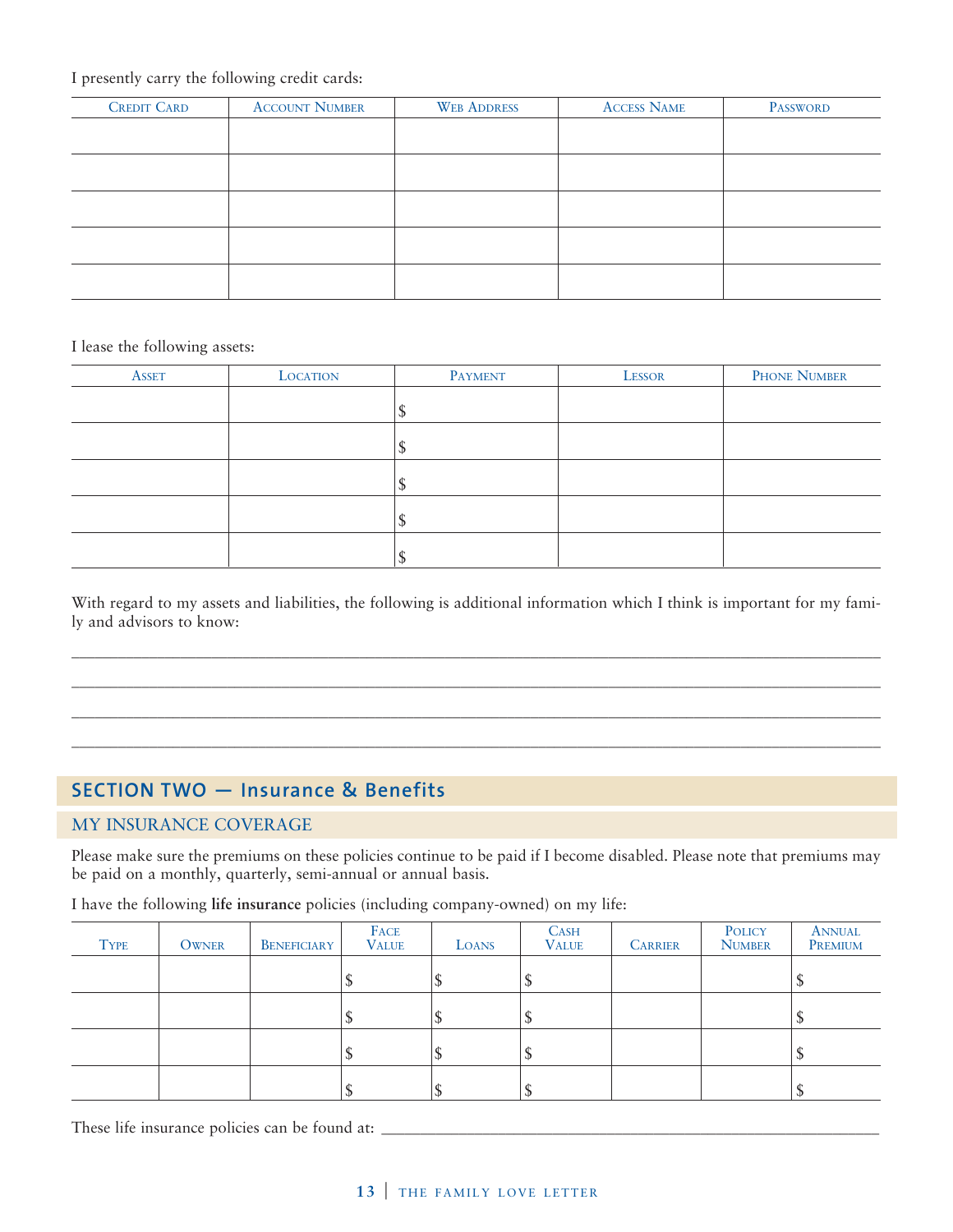I ❑ have ❑ have not attached a policy in force statement for the above life insurance policies.

If I am disabled, my life insurance policy ❑ allows ❑ does not allow for pre-payment of death benefits to support me.

If I am disabled, my life insurance policy ❑ allows ❑ does not allow you to stop making premium payments.

I have the following **disability insurance** policies:

| CARRIER | POLICY LOCATED AT | <b>POLICY NUMBER</b> | ANNUAL<br>PREMIUM | THIS POLICY IS PAID<br>BY THE BUSINESS |
|---------|-------------------|----------------------|-------------------|----------------------------------------|
|         |                   |                      |                   | $\Box$ Yes $\Box$ No                   |
|         |                   |                      |                   | $\Box$ Yes $\Box$ No                   |
|         |                   |                      |                   | $\Box$ Yes $\Box$ No                   |

If I am disabled, my disability insurance policy ❑ allows ❑ does not allow you to stop making premium payments.

I have the following **long-term care insurance** policies:

| Carrier | POLICY LOCATED AT | <b>POLICY NUMBER</b> | ANNUAL<br>PREMIUM | THIS POLICY IS PAID<br>BY THE BUSINESS |
|---------|-------------------|----------------------|-------------------|----------------------------------------|
|         |                   |                      |                   | $\Box$ Yes $\Box$ No                   |
|         |                   |                      |                   | $\Box$ Yes $\Box$ No                   |
|         |                   |                      |                   | $\Box$ Yes $\Box$ No                   |

I have the following **health insurance** policies:

| Carrier | POLICY LOCATED AT | <b>POLICY NUMBER</b> | ANNUAL<br>PREMIUM | THIS POLICY IS PAID<br>BY THE BUSINESS |
|---------|-------------------|----------------------|-------------------|----------------------------------------|
|         |                   |                      |                   | $\Box$ Yes $\Box$ No                   |
|         |                   |                      |                   | $\Box$ Yes $\Box$ No                   |
|         |                   |                      |                   | $\Box$ Yes $\Box$ No                   |

I have the following other policies:

| <b>TYPE</b>       | <b>CARRIER</b> | POLICY LOCATED AT | <b>POLICY NUMBER</b> | <b>ANNUAL</b><br>PREMIUM |
|-------------------|----------------|-------------------|----------------------|--------------------------|
| Auto              |                |                   |                      | \$                       |
| Umbrella          |                |                   |                      | \$                       |
| Home              |                |                   |                      | \$                       |
| Boat/Airplane     |                |                   |                      | $\mathcal{S}$            |
| Overhead Expenses |                |                   |                      | \$                       |
| Jewelry           |                |                   |                      | \$                       |
|                   |                |                   |                      | \$                       |
|                   |                |                   |                      | \$                       |
|                   |                |                   |                      |                          |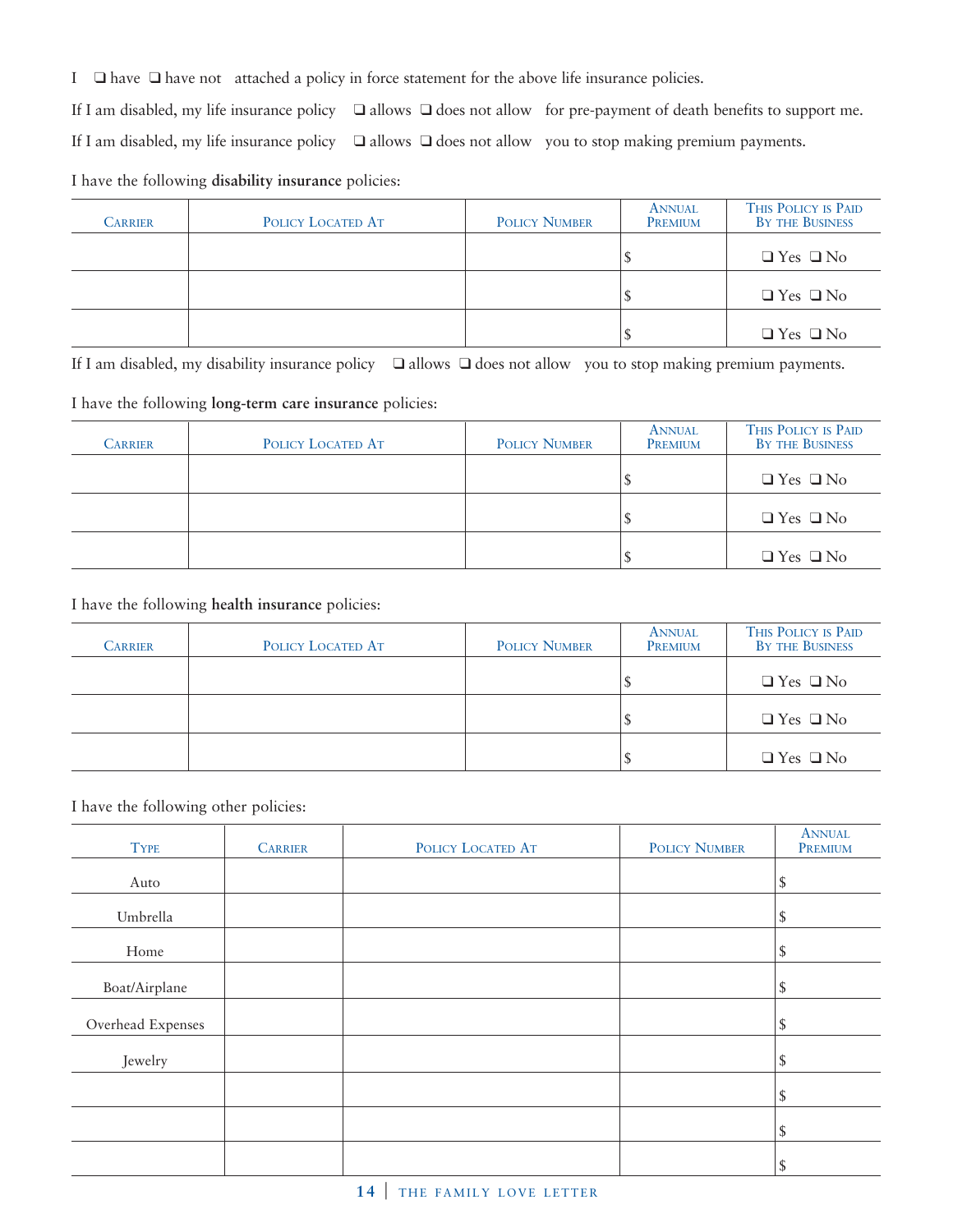The following insurance premiums are paid automatically from my bank account. (Please make sure you do not close my account without making sure the premiums are still being paid.):

#### MY EMPLOYMENT BENEFITS

I have the following disability and/or death benefits where I work or worked (briefly describe):

| Other: |  |
|--------|--|

I  $\Box$  am  $\Box$  am not entitled to military and/or governmental benefits. List the benefits:

I  $\Box$  am  $\Box$  am not entitled to other benefits. List the benefits: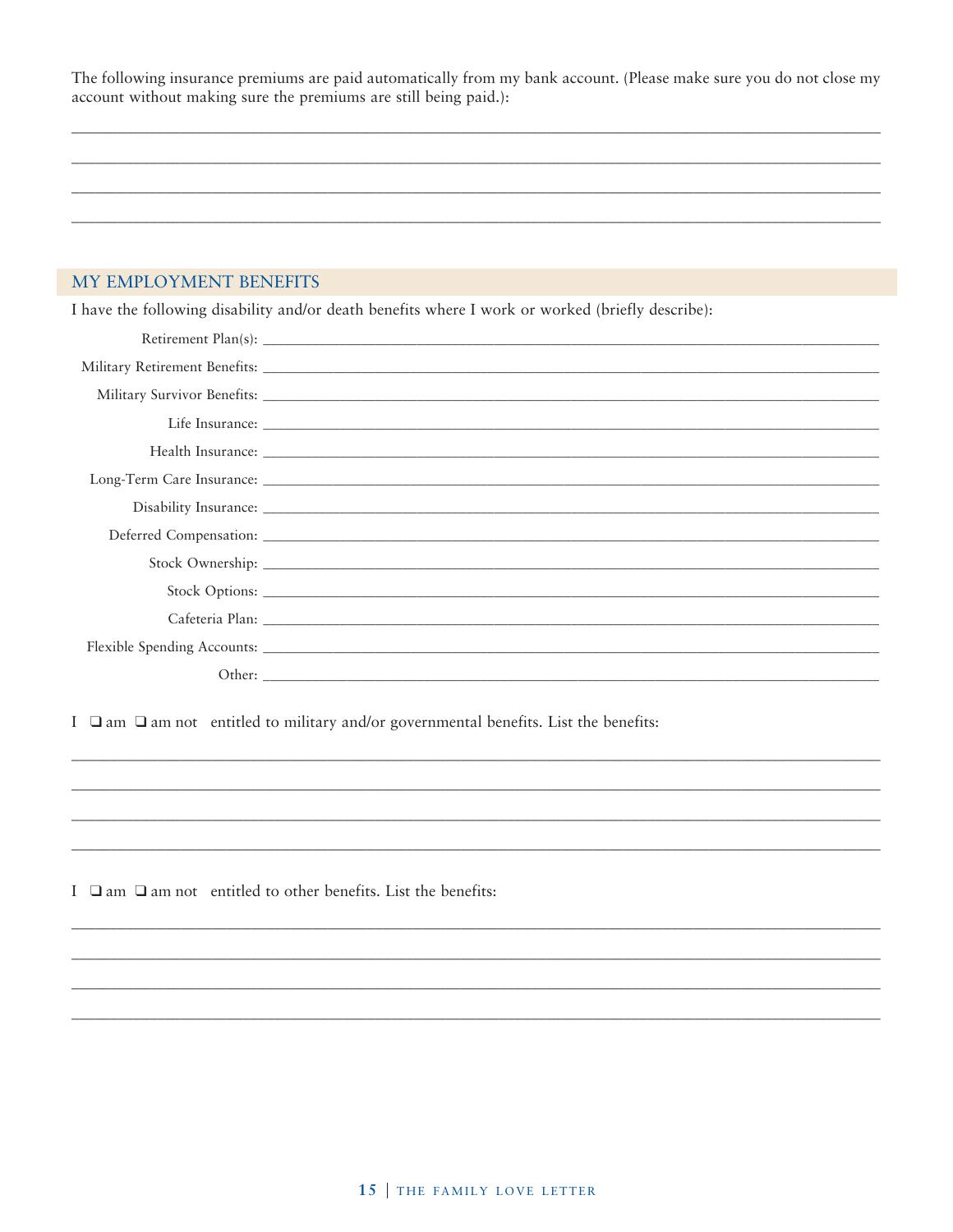With regard to my insurance and employment benefits, the following is additional information which I think is important for my family and advisors to know:

\_\_\_\_\_\_\_\_\_\_\_\_\_\_\_\_\_\_\_\_\_\_\_\_\_\_\_\_\_\_\_\_\_\_\_\_\_\_\_\_\_\_\_\_\_\_\_\_\_\_\_\_\_\_\_\_\_\_\_\_\_\_\_\_\_\_\_\_\_\_\_\_\_\_\_\_\_\_\_\_\_\_\_\_\_\_\_\_\_\_\_\_\_\_\_\_\_\_\_\_\_\_\_\_ \_\_\_\_\_\_\_\_\_\_\_\_\_\_\_\_\_\_\_\_\_\_\_\_\_\_\_\_\_\_\_\_\_\_\_\_\_\_\_\_\_\_\_\_\_\_\_\_\_\_\_\_\_\_\_\_\_\_\_\_\_\_\_\_\_\_\_\_\_\_\_\_\_\_\_\_\_\_\_\_\_\_\_\_\_\_\_\_\_\_\_\_\_\_\_\_\_\_\_\_\_\_\_\_ \_\_\_\_\_\_\_\_\_\_\_\_\_\_\_\_\_\_\_\_\_\_\_\_\_\_\_\_\_\_\_\_\_\_\_\_\_\_\_\_\_\_\_\_\_\_\_\_\_\_\_\_\_\_\_\_\_\_\_\_\_\_\_\_\_\_\_\_\_\_\_\_\_\_\_\_\_\_\_\_\_\_\_\_\_\_\_\_\_\_\_\_\_\_\_\_\_\_\_\_\_\_\_\_ \_\_\_\_\_\_\_\_\_\_\_\_\_\_\_\_\_\_\_\_\_\_\_\_\_\_\_\_\_\_\_\_\_\_\_\_\_\_\_\_\_\_\_\_\_\_\_\_\_\_\_\_\_\_\_\_\_\_\_\_\_\_\_\_\_\_\_\_\_\_\_\_\_\_\_\_\_\_\_\_\_\_\_\_\_\_\_\_\_\_\_\_\_\_\_\_\_\_\_\_\_\_\_\_ \_\_\_\_\_\_\_\_\_\_\_\_\_\_\_\_\_\_\_\_\_\_\_\_\_\_\_\_\_\_\_\_\_\_\_\_\_\_\_\_\_\_\_\_\_\_\_\_\_\_\_\_\_\_\_\_\_\_\_\_\_\_\_\_\_\_\_\_\_\_\_\_\_\_\_\_\_\_\_\_\_\_\_\_\_\_\_\_\_\_\_\_\_\_\_\_\_\_\_\_\_\_\_\_ \_\_\_\_\_\_\_\_\_\_\_\_\_\_\_\_\_\_\_\_\_\_\_\_\_\_\_\_\_\_\_\_\_\_\_\_\_\_\_\_\_\_\_\_\_\_\_\_\_\_\_\_\_\_\_\_\_\_\_\_\_\_\_\_\_\_\_\_\_\_\_\_\_\_\_\_\_\_\_\_\_\_\_\_\_\_\_\_\_\_\_\_\_\_\_\_\_\_\_\_\_\_\_\_ \_\_\_\_\_\_\_\_\_\_\_\_\_\_\_\_\_\_\_\_\_\_\_\_\_\_\_\_\_\_\_\_\_\_\_\_\_\_\_\_\_\_\_\_\_\_\_\_\_\_\_\_\_\_\_\_\_\_\_\_\_\_\_\_\_\_\_\_\_\_\_\_\_\_\_\_\_\_\_\_\_\_\_\_\_\_\_\_\_\_\_\_\_\_\_\_\_\_\_\_\_\_\_\_

## **SECTION THREE — Documents & Other Information**

#### MY DOCUMENTS

I have executed each of the following documents and you can find them where noted:

| <b>DOCUMENT</b>              | <b>DATE SIGNED</b> | <b>LOCATION</b> | <b>NOT</b><br><b>APPLICABLE</b> |
|------------------------------|--------------------|-----------------|---------------------------------|
| Will                         |                    |                 | $\Box$                          |
| Living Will                  |                    |                 | $\Box$                          |
| Medical Power of Attorney    |                    |                 | $\Box$                          |
| Medical Directive            |                    |                 | $\Box$                          |
| General Power of Attorney    |                    |                 | $\Box$                          |
| Living Trust                 |                    |                 | $\Box$                          |
| <b>Insurance Trust</b>       |                    |                 | $\Box$                          |
| Charitable Trust             |                    |                 | $\Box$                          |
| Minor's Trust                |                    |                 | $\Box$                          |
| Custodial Account            |                    |                 | $\Box$                          |
| Organ Donation               |                    |                 | $\Box$                          |
| Children Adoption Papers     |                    |                 | $\Box$                          |
| Section 529 Education Plan   |                    |                 | $\Box$                          |
| Pre-Nuptial Agreement        |                    |                 | $\Box$                          |
| Post-Nuptial Agreement       |                    |                 | $\Box$                          |
| Divorce Decree or Settlement |                    |                 | $\Box$                          |
| Citizenship Papers           |                    |                 | $\Box$                          |
| <b>Burial Agreement</b>      |                    |                 | $\Box$                          |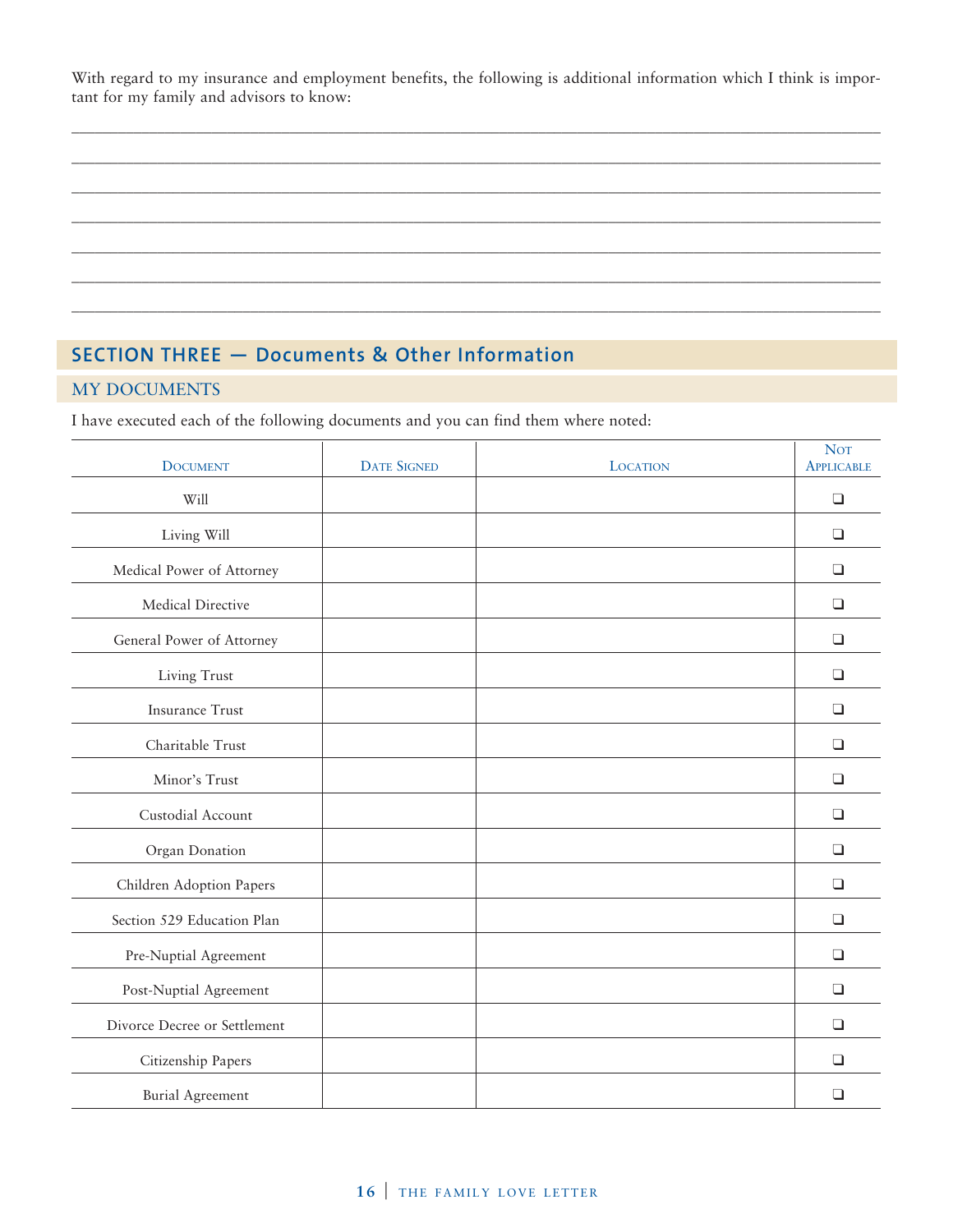| <b>DOCUMENT</b>                                  | <b>DATE SIGNED</b> | <b>LOCATION</b> | <b>NOT</b><br><b>APPLICABLE</b> |
|--------------------------------------------------|--------------------|-----------------|---------------------------------|
| Retirement Plan Beneficiary Designation          |                    |                 | ∩                               |
| Insurance Beneficiary Designation                |                    |                 |                                 |
| Military Discharge Papers (DD214)                |                    |                 |                                 |
| Employment or Independent<br>Contractor Contract |                    |                 |                                 |
| Other                                            |                    |                 |                                 |
| Other                                            |                    |                 |                                 |
| Other                                            |                    |                 |                                 |
| Other                                            |                    |                 |                                 |
| Other                                            |                    |                 |                                 |
|                                                  |                    |                 |                                 |

My important records can generally be found at: ❑ my home filing cabinet ❑ my safe deposit box ❑ my home safe

- ❑ my attorney's office
- ❑ my accountant's office
- ❑ my financial planner's office

 $\Box$  other:

My most recent personal and any business tax returns can be found at: \_\_\_\_\_\_\_\_\_\_\_\_\_\_\_\_\_\_\_\_\_\_\_\_\_\_\_\_\_\_\_\_\_\_\_\_\_\_\_\_\_\_

I  $\Box$  have  $\Box$  do not have a divorce decree which may require that certain payments be made after I am disabled or after my death.

I may receive an inheritance from:

The amount of the inheritance may be as much as \$ \_\_\_\_\_\_\_\_\_\_\_\_\_\_\_\_\_\_\_\_\_\_\_\_\_\_\_\_\_\_

Upon my death, my heirs  $\Box$  will  $\Box$  will not receive a distribution or benefits from a trust.

If yes, the trust instrument was created by : \_\_\_\_\_\_\_\_\_\_\_\_\_\_\_\_\_\_\_\_\_\_\_\_\_\_\_\_\_\_\_\_\_\_\_\_\_\_\_\_\_\_\_\_\_\_\_\_\_\_\_\_\_\_\_\_\_\_\_\_\_\_\_\_\_\_ The Trust instrument can be found: \_\_\_\_\_\_\_\_\_\_\_\_\_\_\_\_\_\_\_\_\_\_\_\_\_\_\_\_\_\_\_\_\_\_\_\_\_\_\_\_\_\_\_\_\_\_\_\_\_\_\_\_\_\_\_\_\_\_\_\_\_\_\_\_\_\_\_\_\_\_\_\_\_

I ❑ am ❑ am not currently the Trustee for a trust.

If I am a Trustee, the trust document is located at: \_\_\_\_\_\_\_\_\_\_\_\_\_\_\_\_\_\_\_\_\_\_\_\_\_\_\_

I ❑ am ❑ am not a beneficiary of a trust.

If I am a beneficiary, the trust document is located at: \_\_\_\_\_\_\_\_\_\_\_\_\_\_\_\_\_\_\_\_\_\_\_\_\_\_\_\_\_\_\_\_\_\_\_\_\_\_\_\_\_\_\_\_\_\_\_\_\_\_\_\_\_\_\_\_\_\_

I am currently Legal Guardian for the following person(s): \_\_\_\_\_\_\_\_\_\_\_\_\_\_\_\_\_\_\_\_\_\_\_\_\_\_\_\_\_\_\_\_\_\_\_\_\_\_\_\_\_\_\_\_\_\_\_\_\_\_\_\_\_

Documents appointing me can be found at: \_\_\_\_\_\_\_\_\_\_\_\_\_\_\_\_\_\_\_\_\_\_\_\_\_\_\_\_\_\_\_\_\_\_\_\_\_\_\_\_\_\_\_\_\_\_\_\_\_\_\_\_\_\_\_\_\_\_\_\_\_\_\_\_\_\_

17 | THE FAMILY LOVE LETTER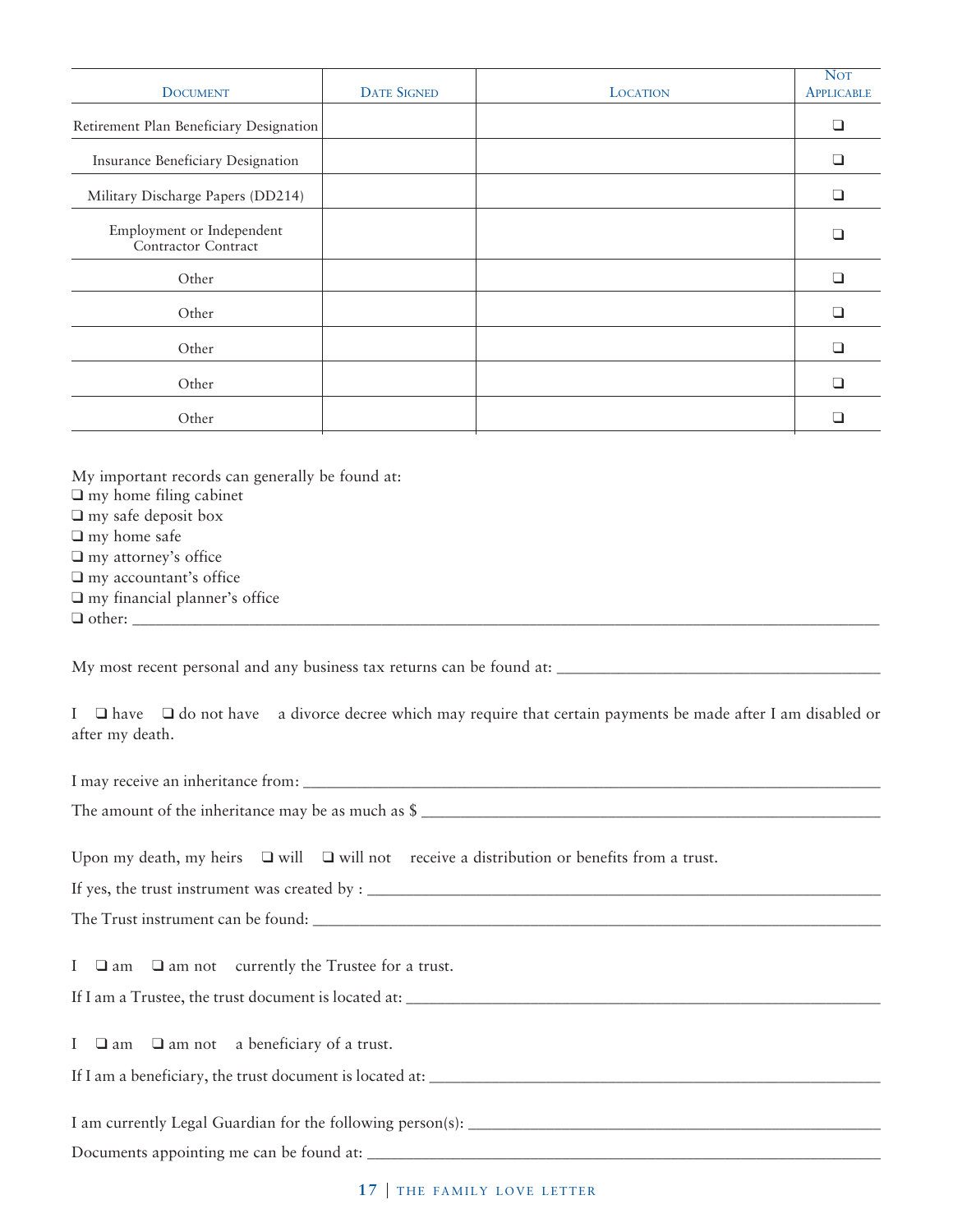I have ownership and/or buy-sell agreements for the following businesses in which I have an ownership:

| <b>BUSINESS</b> | <b>DATE SIGNED</b> | <b>LOCATION</b> | PARTNER |
|-----------------|--------------------|-----------------|---------|
|                 |                    |                 |         |
|                 |                    |                 |         |
|                 |                    |                 |         |
|                 |                    |                 |         |
|                 |                    |                 |         |

| I have buy-out insurance for the following businesses:    |  |
|-----------------------------------------------------------|--|
| I have a buy-sell agreement for the following businesses: |  |

\_\_\_\_\_\_\_\_\_\_\_\_\_\_\_\_\_\_\_\_\_\_\_\_\_\_\_\_\_\_\_\_\_\_\_\_\_\_\_\_\_\_\_\_\_\_\_\_\_\_\_\_\_\_\_\_\_\_\_\_\_\_\_\_\_\_\_\_\_\_\_\_\_\_\_\_\_\_\_\_\_\_\_\_\_\_\_\_\_\_\_\_\_\_\_\_\_\_\_\_\_\_\_\_

#### MY GENERAL INFORMATION

I ❑ do ❑ do not have a safe deposit box.

It can be found at: \_\_\_\_\_\_\_\_\_\_\_\_\_\_\_\_\_\_\_\_\_\_\_\_\_\_\_\_\_\_\_\_\_\_\_\_\_\_\_\_\_\_\_\_\_\_\_\_\_\_\_\_\_\_\_\_\_\_\_\_\_\_\_\_\_\_\_\_\_\_\_\_\_\_\_\_\_\_\_\_\_\_\_\_\_\_\_\_

The key can be found at: \_\_\_\_\_\_\_\_\_\_\_\_\_\_\_\_\_\_\_\_\_\_\_\_\_\_\_\_\_\_\_\_\_\_\_\_\_\_\_\_\_\_\_\_\_\_\_\_\_\_\_\_\_\_\_\_\_\_\_\_\_\_\_\_\_\_\_\_\_\_\_\_\_\_\_\_\_\_\_\_\_\_

The following people have signature authority on the box:

| I $\Box$ do $\Box$ do not have a personal safe. |                    |                 |
|-------------------------------------------------|--------------------|-----------------|
|                                                 |                    |                 |
|                                                 |                    |                 |
|                                                 |                    |                 |
|                                                 |                    |                 |
|                                                 |                    |                 |
|                                                 |                    |                 |
| Other important Passwords Include:              |                    |                 |
| <b>ITEM, PROGRAM OR BANK</b>                    | <b>ACCESS NAME</b> | <b>PASSWORD</b> |
|                                                 |                    |                 |
|                                                 |                    |                 |
|                                                 |                    |                 |
|                                                 |                    |                 |
|                                                 |                    |                 |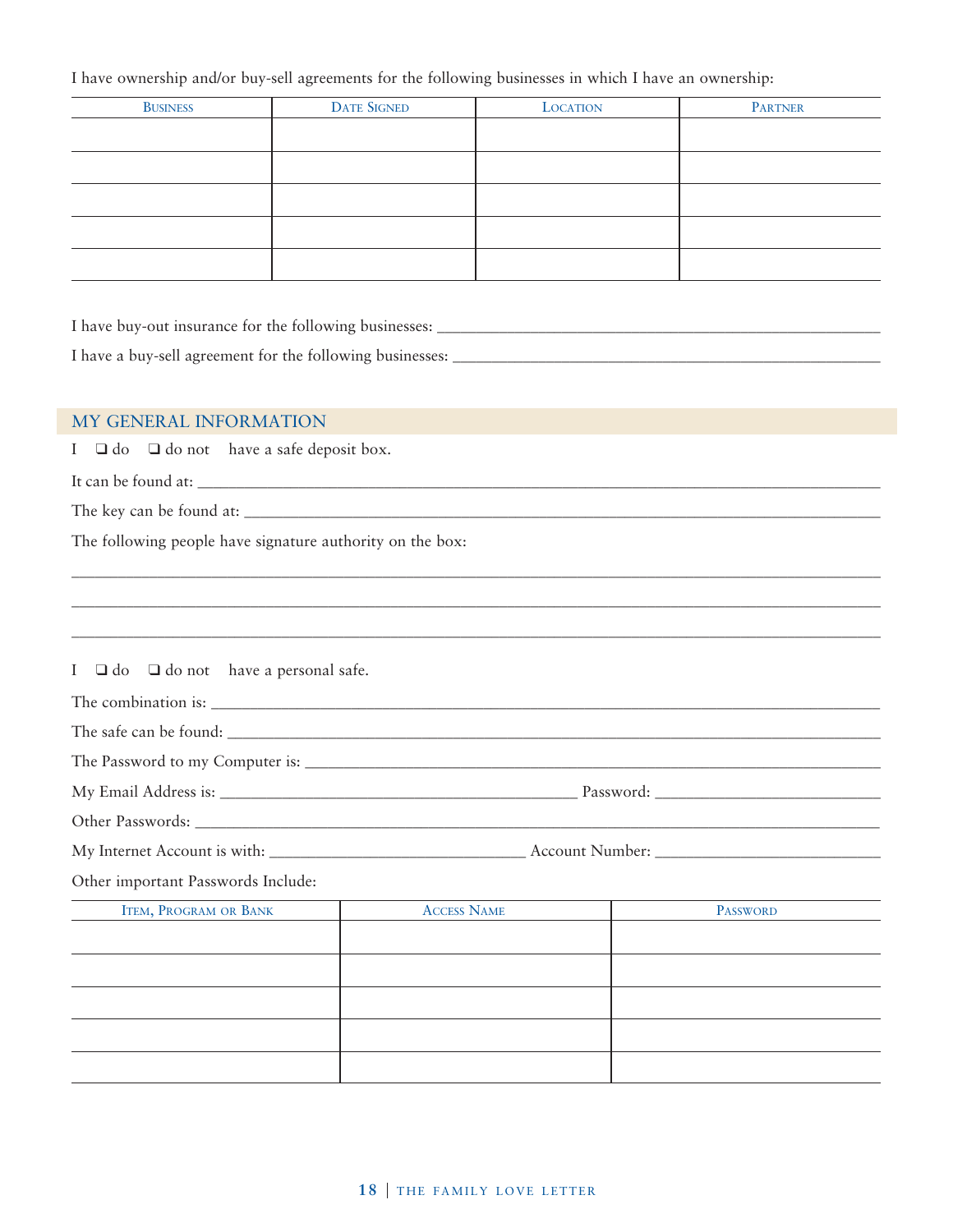$\Box$  have  $\Box$  have not attached a list of the persons I want to receive my personal property when I die.  $\bf{I}$ 

 $\mathbf I$  $\Box$  have  $\Box$  have not attached a list of important personal property which I own.

I am a member of the following religious group(s):

I am a member of the following fraternal group(s):

I have provided the following for the education of my family in the following manner:

| I have a special needs family member or friend who I take care of: |  |  |  |
|--------------------------------------------------------------------|--|--|--|
|--------------------------------------------------------------------|--|--|--|

| Is there a Trust for such person? $\Box$ Yes $\Box$ No                     |
|----------------------------------------------------------------------------|
| Trust Documents are at:                                                    |
| I have been Appointed Legal Guardian for such person: $\Box$ Yes $\Box$ No |
| I believe the following person should take over this responsibility:       |
| Information on any Accounts I handle for this person:                      |
|                                                                            |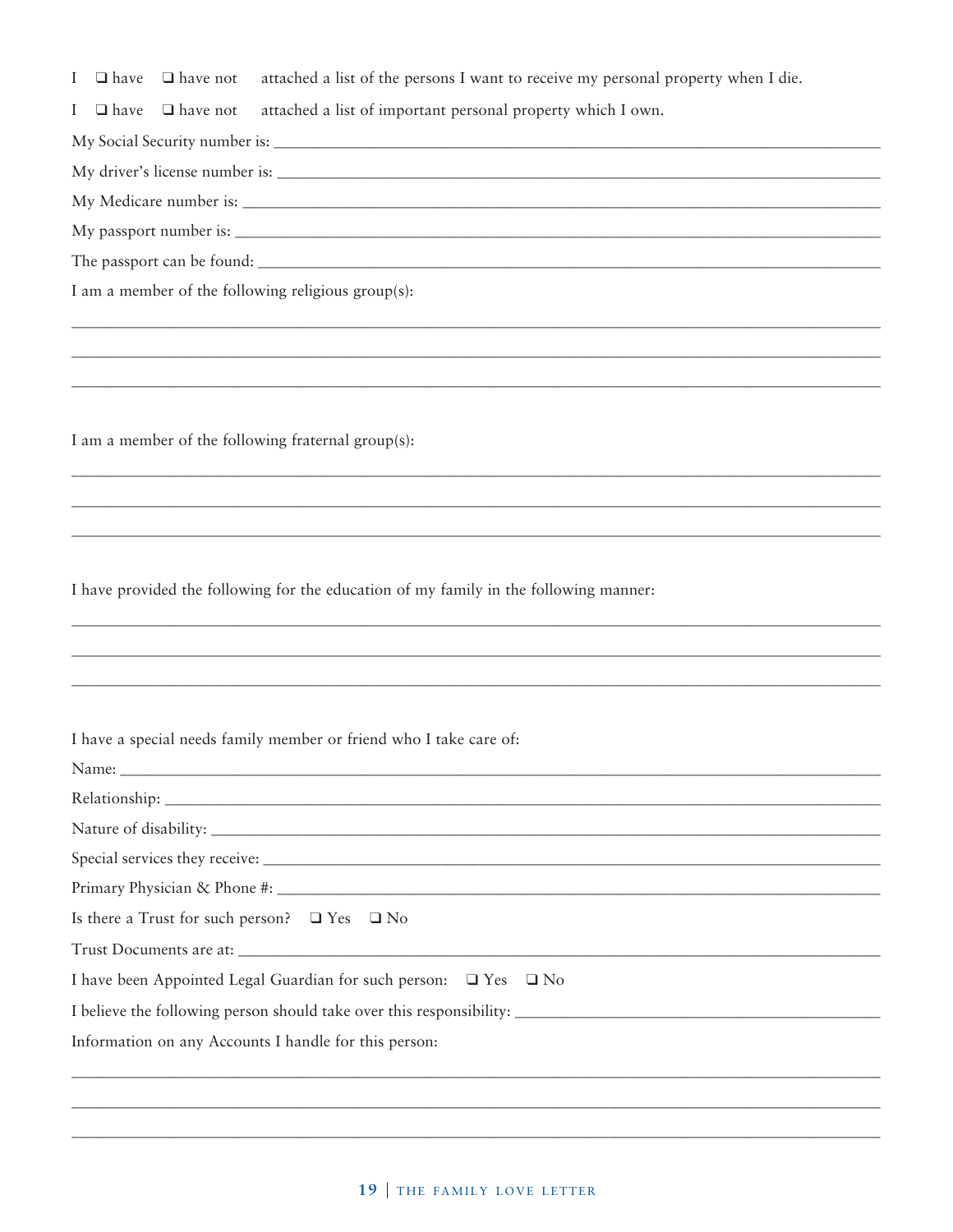With regard to my general information, the following is additional information which I think is important for my family and advisors to know:

#### IN THE EVENT OF MY INCAPACITY

I have appointed (in the above documents) the following persons to act on my behalf if I become disabled:

| Power of Attorney over my Assets: 1st                   | 2 <sub>nd</sub> |
|---------------------------------------------------------|-----------------|
| Power of Attorney for Medical Decisions: 1st __________ | 2.nd            |
|                                                         | 2.nd            |
| Guardian over my Person: 1st                            | 2nd             |

It is my desire that the persons having the above powers of attorney act on my behalf rather than a guardian being appointed, unless my family believes guardianship is necessary.

In the event of my incapacity,  $I \square do \square do$  not want to be kept at home as long as possible, taking into account the cost.

In the event of my incapacity, the following is additional information which I think is important for my family and advisors to know:

#### IN THE EVENT OF MY DEATH

I have the following final wishes: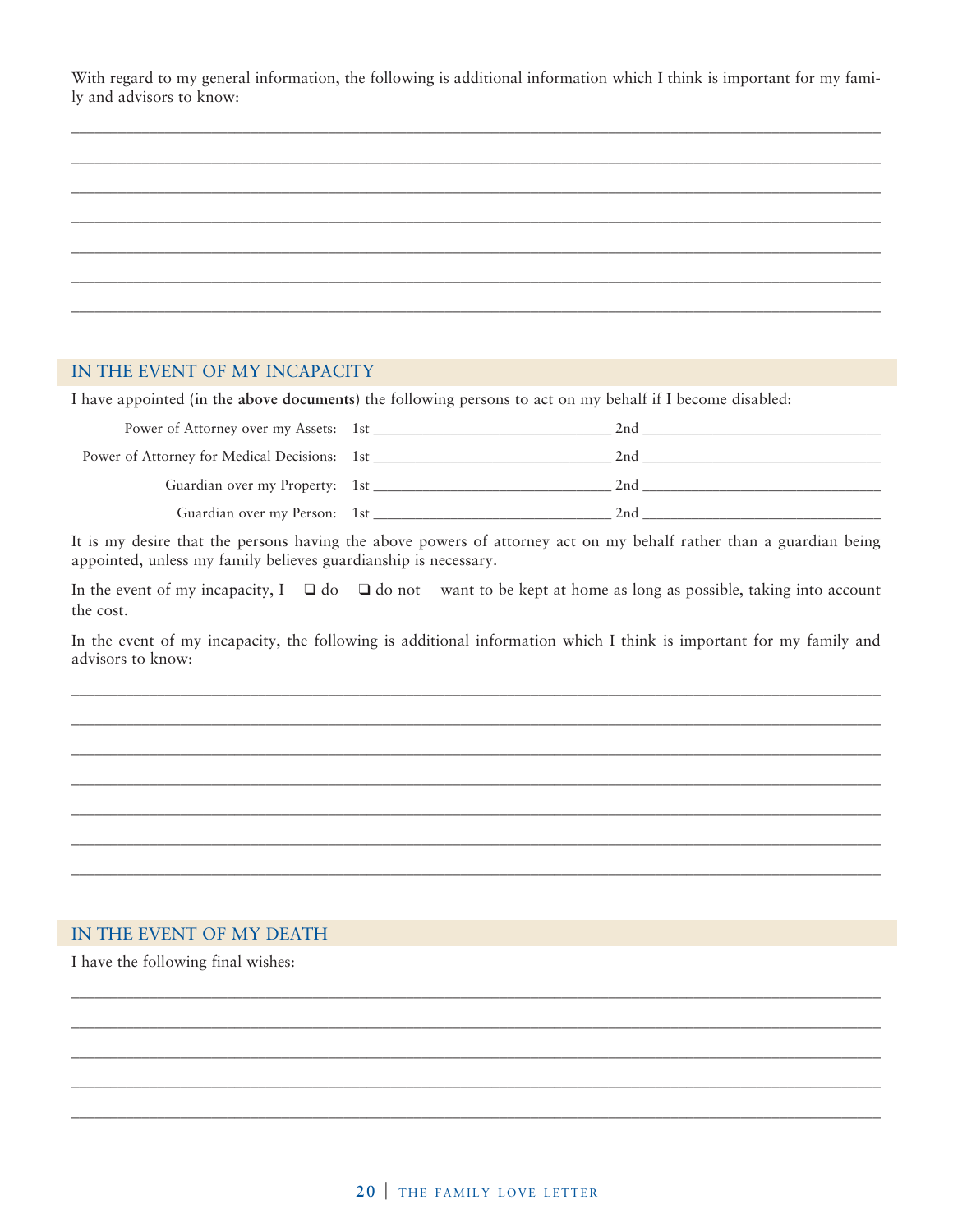| Funeral Home: Note and South Article of the Marian Community of the Marian Community of the Marian Community of the Marian Community of the Marian Community of the Marian Community of the Marian Community of the Marian Com |
|--------------------------------------------------------------------------------------------------------------------------------------------------------------------------------------------------------------------------------|
|                                                                                                                                                                                                                                |
|                                                                                                                                                                                                                                |
|                                                                                                                                                                                                                                |
| I <b>Q</b> have <b>Q</b> have not prepaid:<br>$\Box$ my burial costs<br>$\Box$ for my burial plot<br>$\Box$ for my casket                                                                                                      |
|                                                                                                                                                                                                                                |
| and I wish to be buried next to such person if I check here $\square$ .                                                                                                                                                        |
|                                                                                                                                                                                                                                |
|                                                                                                                                                                                                                                |
| Pallbearers:                                                                                                                                                                                                                   |
|                                                                                                                                                                                                                                |
|                                                                                                                                                                                                                                |
|                                                                                                                                                                                                                                |
|                                                                                                                                                                                                                                |
|                                                                                                                                                                                                                                |
|                                                                                                                                                                                                                                |
| <b>SPECIAL REQUESTS:</b><br><u> 1989 - Johann John Stone, mars eta biztanleria (</u>                                                                                                                                           |
|                                                                                                                                                                                                                                |
|                                                                                                                                                                                                                                |
|                                                                                                                                                                                                                                |
|                                                                                                                                                                                                                                |
|                                                                                                                                                                                                                                |
|                                                                                                                                                                                                                                |
|                                                                                                                                                                                                                                |
|                                                                                                                                                                                                                                |
|                                                                                                                                                                                                                                |
|                                                                                                                                                                                                                                |
|                                                                                                                                                                                                                                |
|                                                                                                                                                                                                                                |
|                                                                                                                                                                                                                                |
|                                                                                                                                                                                                                                |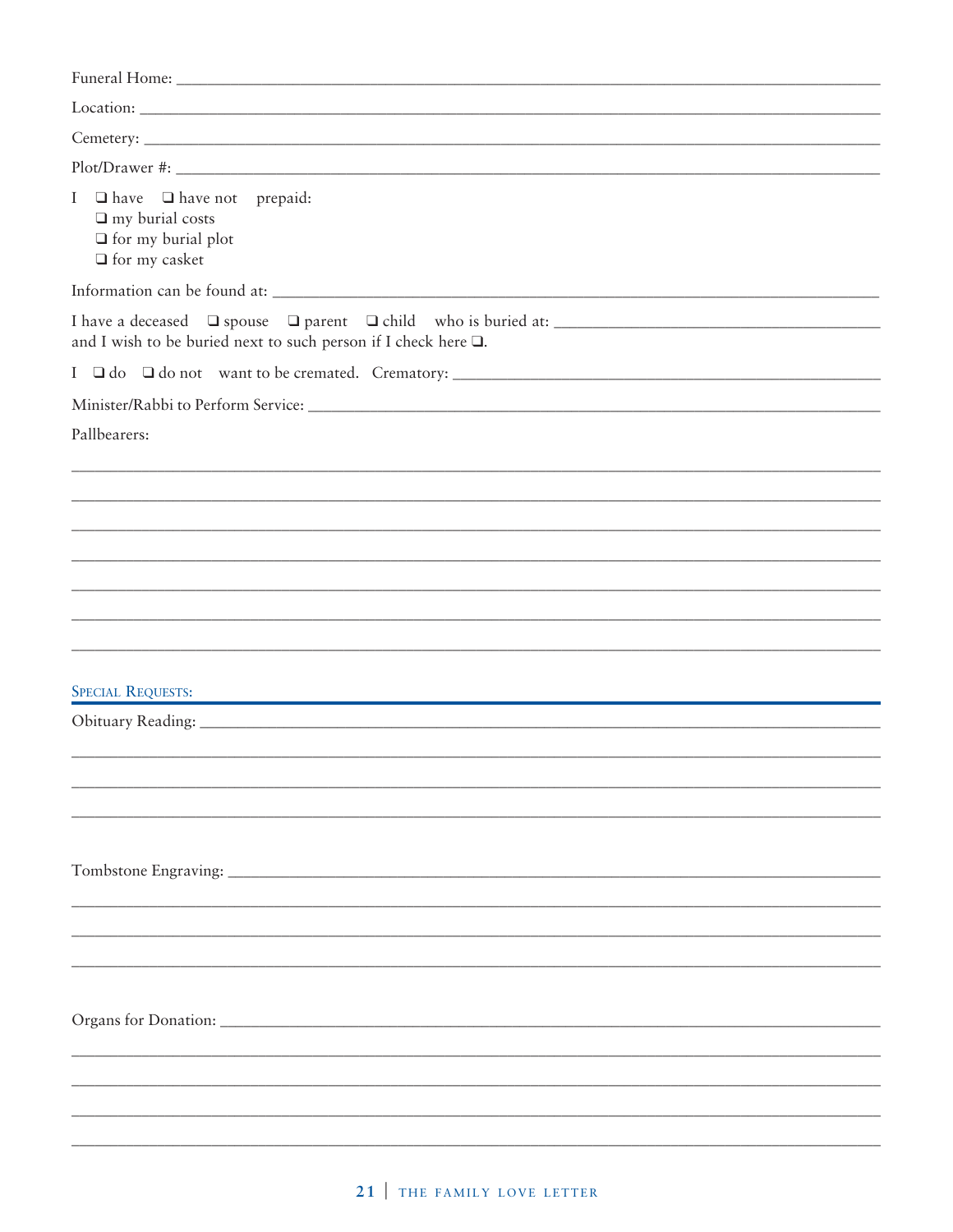| to know: _ | In the event of my death, the following is additional information which I think is important for my family and advisors |
|------------|-------------------------------------------------------------------------------------------------------------------------|
|            |                                                                                                                         |
|            |                                                                                                                         |
|            |                                                                                                                         |
|            |                                                                                                                         |
|            |                                                                                                                         |
|            |                                                                                                                         |
|            |                                                                                                                         |
|            |                                                                                                                         |
|            |                                                                                                                         |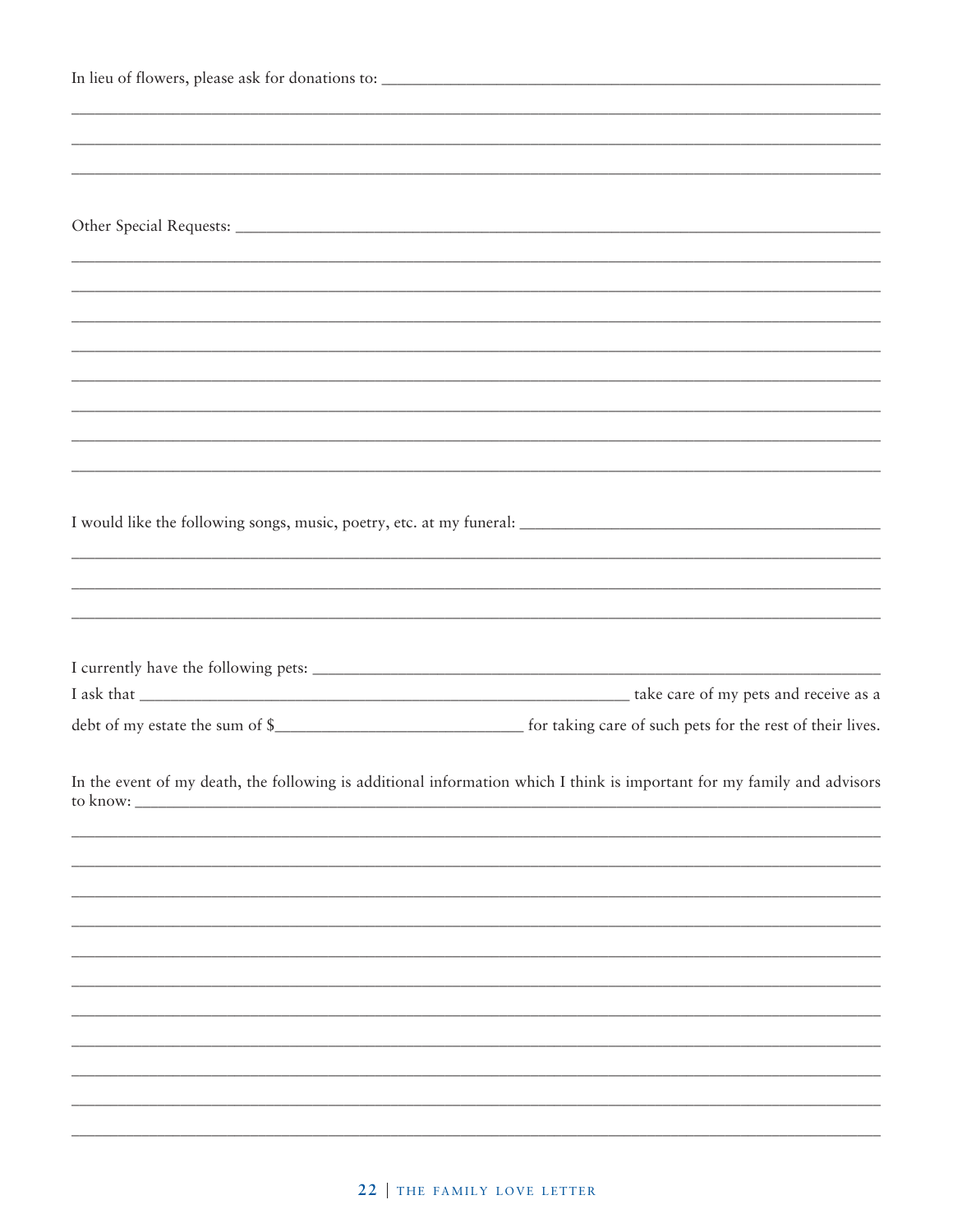# SECTION FOUR - Family History & Ethical Will

#### MY FAMILY HISTORY

| I was born in $\frac{City}{ity\cdot State}$ on $\frac{Month, Day}{Month, Day}$ , 19                                    |  |           |
|------------------------------------------------------------------------------------------------------------------------|--|-----------|
|                                                                                                                        |  |           |
|                                                                                                                        |  |           |
| My maternal grandparents are/were _____________                                                                        |  | Full Name |
|                                                                                                                        |  |           |
|                                                                                                                        |  | Full Name |
| I have the following brothers and sisters (including step and half-siblings):                                          |  |           |
| <u> 2000 - Jan James James James James James James James James James James James James James James James James J</u>   |  |           |
|                                                                                                                        |  |           |
|                                                                                                                        |  |           |
| <u> 1989 - Johann Barn, mars ann an t-Amhain ann an t-Amhain ann an t-Amhain ann an t-Amhain an t-Amhain an t-A</u>    |  |           |
|                                                                                                                        |  |           |
| My children are:                                                                                                       |  |           |
| <u> 1980 - Jan James James Barnett, fransk politik (d. 1980)</u>                                                       |  |           |
|                                                                                                                        |  |           |
| <u> 1989 - Johann Barn, mars ann an t-Amhain ann an t-Amhain ann an t-Amhain ann an t-Amhain an t-Amhain ann an t-</u> |  |           |
|                                                                                                                        |  |           |
|                                                                                                                        |  |           |
|                                                                                                                        |  |           |
| □ I have no children.                                                                                                  |  |           |
|                                                                                                                        |  |           |
| $I \square$ have<br>$\Box$ do not have detailed information on my family's history. It is located at:                  |  |           |
|                                                                                                                        |  |           |
|                                                                                                                        |  |           |
|                                                                                                                        |  |           |
| Some important facts about my family history:                                                                          |  |           |
|                                                                                                                        |  |           |
|                                                                                                                        |  |           |
|                                                                                                                        |  |           |
|                                                                                                                        |  |           |
|                                                                                                                        |  |           |
|                                                                                                                        |  |           |
|                                                                                                                        |  |           |
|                                                                                                                        |  |           |
|                                                                                                                        |  |           |
|                                                                                                                        |  |           |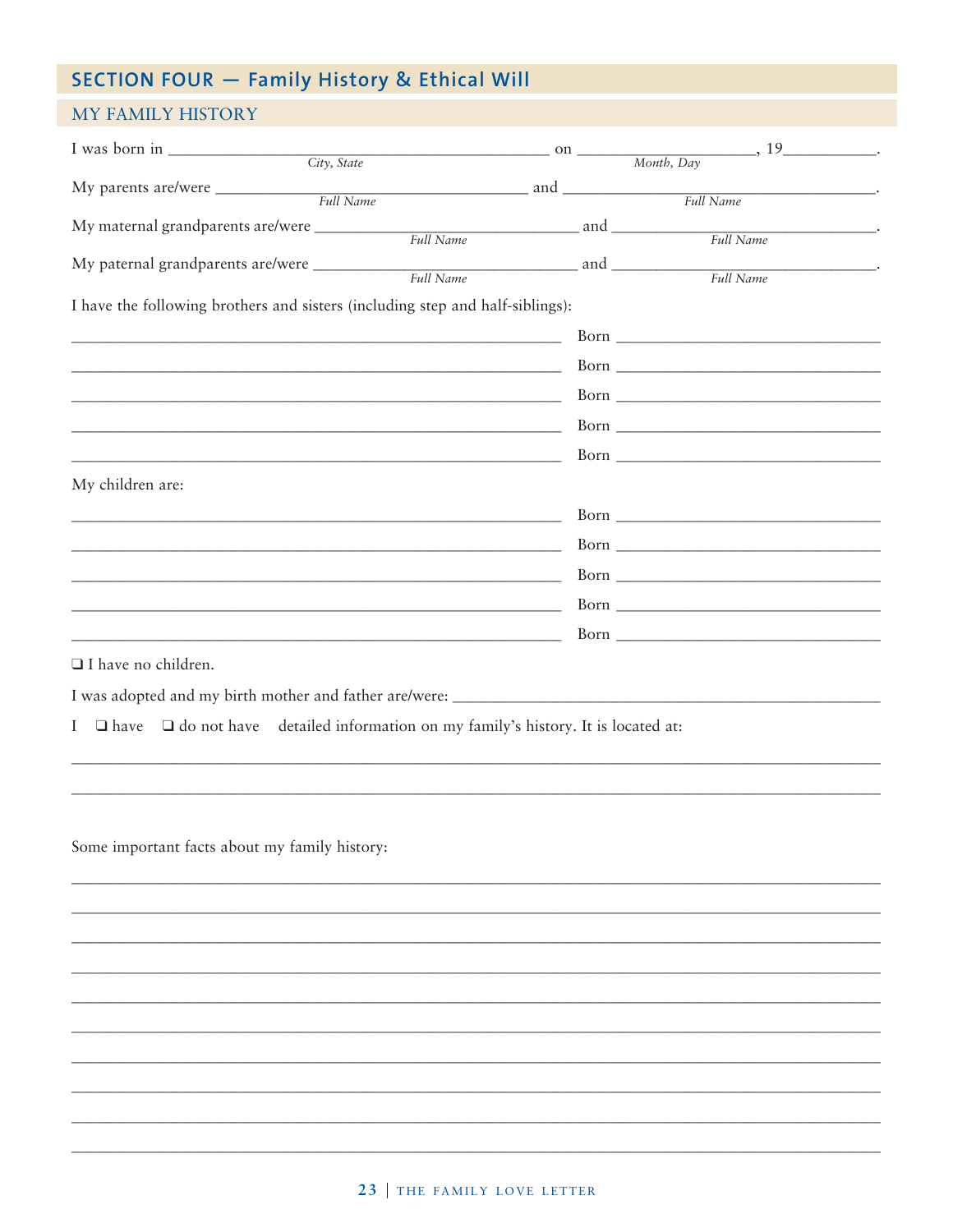#### MY ETHICAL WILL

I  $\Box$  have  $\Box$  have not attached a more comprehensive Ethical Will.

When I am gone, I hope my family will learn from my experiences:

I believe that the most important things in life are:

The most important thing I have done in my life is: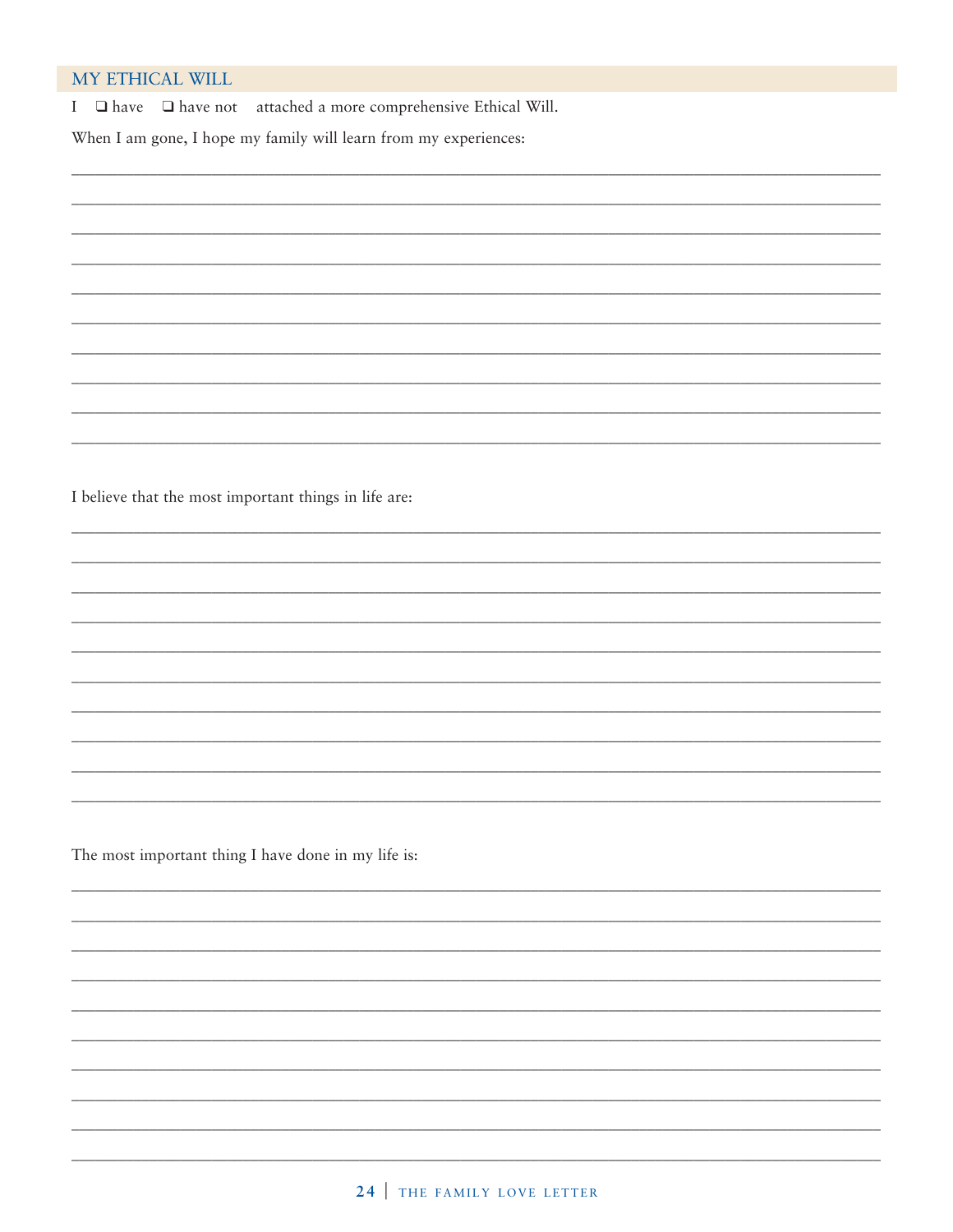It is my hope that my family will use its inheritance from me to accomplish the following goals in their lives:

| How I would like to be remembered: |  |  |
|------------------------------------|--|--|
|                                    |  |  |
|                                    |  |  |
|                                    |  |  |
|                                    |  |  |
|                                    |  |  |
|                                    |  |  |
|                                    |  |  |
|                                    |  |  |
|                                    |  |  |
|                                    |  |  |
|                                    |  |  |
|                                    |  |  |
|                                    |  |  |
|                                    |  |  |
|                                    |  |  |
|                                    |  |  |
|                                    |  |  |
|                                    |  |  |
|                                    |  |  |
|                                    |  |  |
|                                    |  |  |
|                                    |  |  |
|                                    |  |  |
|                                    |  |  |
|                                    |  |  |
|                                    |  |  |
|                                    |  |  |
|                                    |  |  |

I have attached to this Family Love Letter my favorite  $\Box$  quote  $\Box$  poem  $\Box$  story  $\Box$  scripture.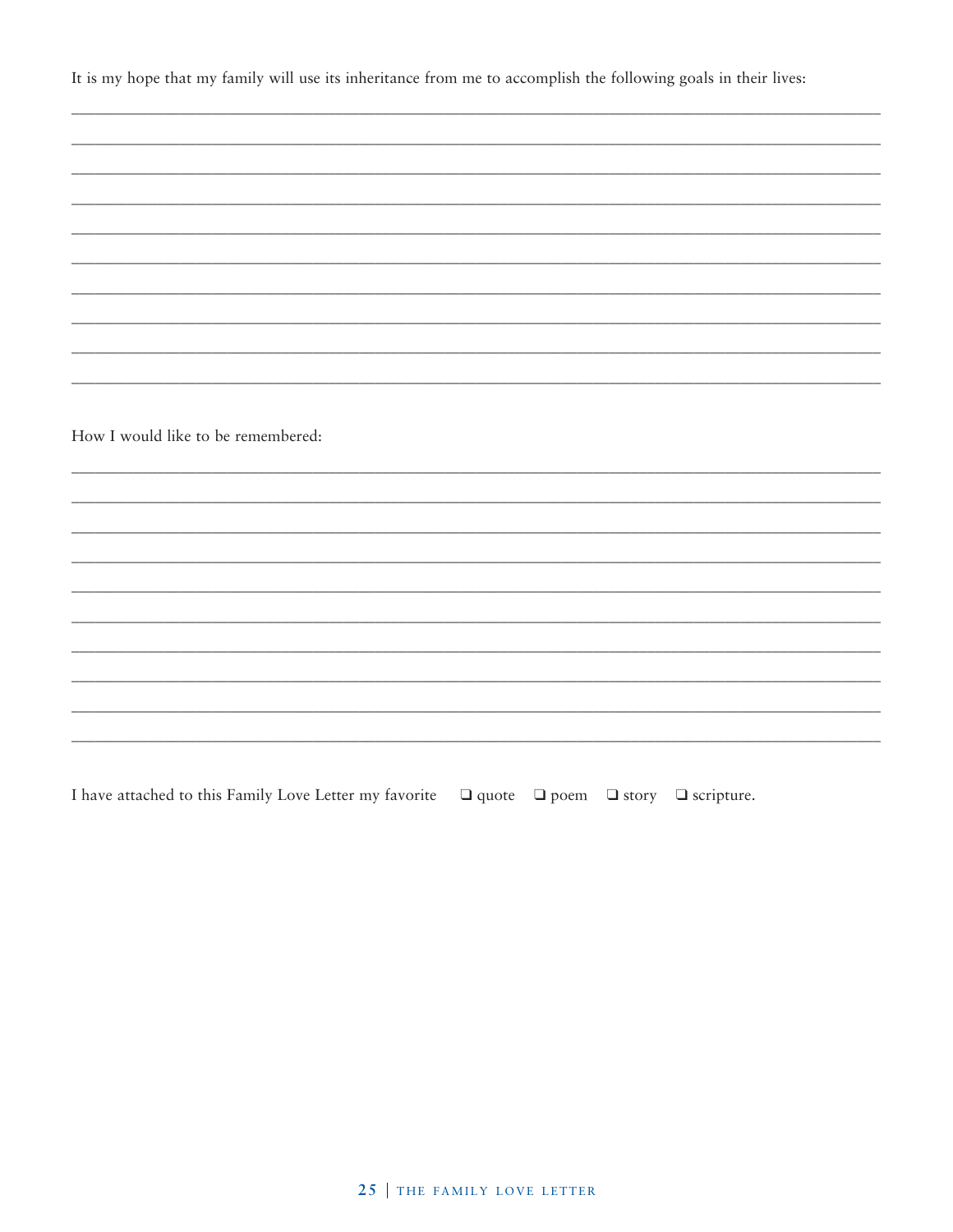| I have signed this Family Love Letter this | day of |  |
|--------------------------------------------|--------|--|
|                                            |        |  |

This document is not intended to replace or supersede my will or any other estate planning documents signed by me. However, it is my express desire that each heir, family member, Power Holder, Executor, Trustee and Guardian will use this Family Love Letter and the other documents signed by me in making any discretionary decisions for me and my family.

\_\_\_\_\_\_\_\_\_\_\_\_\_\_\_\_\_\_\_\_\_\_\_\_\_\_\_\_\_\_\_\_\_\_\_\_\_\_\_\_\_\_\_\_\_\_\_\_\_\_\_\_\_\_\_\_\_\_\_\_\_\_\_\_\_\_\_\_\_\_\_\_\_\_\_\_\_\_\_\_\_\_\_\_\_\_\_\_\_\_\_\_\_\_\_\_\_\_\_\_\_\_\_\_

\_\_\_\_\_\_\_\_\_\_\_\_\_\_\_\_\_\_\_\_\_\_\_\_\_\_\_\_\_\_\_\_\_\_\_\_\_\_\_\_\_\_\_\_\_\_\_\_\_\_\_\_\_\_\_\_\_\_\_\_\_\_\_\_\_\_\_\_\_\_\_\_\_\_\_\_\_\_\_\_\_\_\_\_\_\_\_\_\_\_\_\_\_\_\_\_\_\_\_\_\_\_\_\_

\_\_\_\_\_\_\_\_\_\_\_\_\_\_\_\_\_\_\_\_\_\_\_\_\_\_\_\_\_\_\_\_\_\_\_\_\_\_\_\_\_\_\_\_\_\_\_\_\_\_\_\_\_\_\_\_\_\_\_\_\_\_\_\_\_\_\_\_\_\_\_\_\_\_\_\_\_\_\_\_\_\_\_\_\_\_\_\_\_\_\_\_\_\_\_\_\_\_\_\_\_\_\_\_ \_\_\_\_\_\_\_\_\_\_\_\_\_\_\_\_\_\_\_\_\_\_\_\_\_\_\_\_\_\_\_\_\_\_\_\_\_\_\_\_\_\_\_\_\_\_\_\_\_\_\_\_\_\_\_\_\_\_\_\_\_\_\_\_\_\_\_\_\_\_\_\_\_\_\_\_\_\_\_\_\_\_\_\_\_\_\_\_\_\_\_\_\_\_\_\_\_\_\_\_\_\_\_\_ \_\_\_\_\_\_\_\_\_\_\_\_\_\_\_\_\_\_\_\_\_\_\_\_\_\_\_\_\_\_\_\_\_\_\_\_\_\_\_\_\_\_\_\_\_\_\_\_\_\_\_\_\_\_\_\_\_\_\_\_\_\_\_\_\_\_\_\_\_\_\_\_\_\_\_\_\_\_\_\_\_\_\_\_\_\_\_\_\_\_\_\_\_\_\_\_\_\_\_\_\_\_\_\_ \_\_\_\_\_\_\_\_\_\_\_\_\_\_\_\_\_\_\_\_\_\_\_\_\_\_\_\_\_\_\_\_\_\_\_\_\_\_\_\_\_\_\_\_\_\_\_\_\_\_\_\_\_\_\_\_\_\_\_\_\_\_\_\_\_\_\_\_\_\_\_\_\_\_\_\_\_\_\_\_\_\_\_\_\_\_\_\_\_\_\_\_\_\_\_\_\_\_\_\_\_\_\_\_ \_\_\_\_\_\_\_\_\_\_\_\_\_\_\_\_\_\_\_\_\_\_\_\_\_\_\_\_\_\_\_\_\_\_\_\_\_\_\_\_\_\_\_\_\_\_\_\_\_\_\_\_\_\_\_\_\_\_\_\_\_\_\_\_\_\_\_\_\_\_\_\_\_\_\_\_\_\_\_\_\_\_\_\_\_\_\_\_\_\_\_\_\_\_\_\_\_\_\_\_\_\_\_\_ \_\_\_\_\_\_\_\_\_\_\_\_\_\_\_\_\_\_\_\_\_\_\_\_\_\_\_\_\_\_\_\_\_\_\_\_\_\_\_\_\_\_\_\_\_\_\_\_\_\_\_\_\_\_\_\_\_\_\_\_\_\_\_\_\_\_\_\_\_\_\_\_\_\_\_\_\_\_\_\_\_\_\_\_\_\_\_\_\_\_\_\_\_\_\_\_\_\_\_\_\_\_\_\_ \_\_\_\_\_\_\_\_\_\_\_\_\_\_\_\_\_\_\_\_\_\_\_\_\_\_\_\_\_\_\_\_\_\_\_\_\_\_\_\_\_\_\_\_\_\_\_\_\_\_\_\_\_\_\_\_\_\_\_\_\_\_\_\_\_\_\_\_\_\_\_\_\_\_\_\_\_\_\_\_\_\_\_\_\_\_\_\_\_\_\_\_\_\_\_\_\_\_\_\_\_\_\_\_ \_\_\_\_\_\_\_\_\_\_\_\_\_\_\_\_\_\_\_\_\_\_\_\_\_\_\_\_\_\_\_\_\_\_\_\_\_\_\_\_\_\_\_\_\_\_\_\_\_\_\_\_\_\_\_\_\_\_\_\_\_\_\_\_\_\_\_\_\_\_\_\_\_\_\_\_\_\_\_\_\_\_\_\_\_\_\_\_\_\_\_\_\_\_\_\_\_\_\_\_\_\_\_\_ \_\_\_\_\_\_\_\_\_\_\_\_\_\_\_\_\_\_\_\_\_\_\_\_\_\_\_\_\_\_\_\_\_\_\_\_\_\_\_\_\_\_\_\_\_\_\_\_\_\_\_\_\_\_\_\_\_\_\_\_\_\_\_\_\_\_\_\_\_\_\_\_\_\_\_\_\_\_\_\_\_\_\_\_\_\_\_\_\_\_\_\_\_\_\_\_\_\_\_\_\_\_\_\_ \_\_\_\_\_\_\_\_\_\_\_\_\_\_\_\_\_\_\_\_\_\_\_\_\_\_\_\_\_\_\_\_\_\_\_\_\_\_\_\_\_\_\_\_\_\_\_\_\_\_\_\_\_\_\_\_\_\_\_\_\_\_\_\_\_\_\_\_\_\_\_\_\_\_\_\_\_\_\_\_\_\_\_\_\_\_\_\_\_\_\_\_\_\_\_\_\_\_\_\_\_\_\_\_

Signature

Print Name

Copies of this document were delivered to:

I have attached the following documents to my Family Love Letter:

❑ my current financial statement

❑ a copy of my current life insurance

❑ a policy in force statement for my life insurance policies

❑ a personal property ownership list

❑ a personal property disposition list

❑ a more detailed ethical will

❑ personal property agreements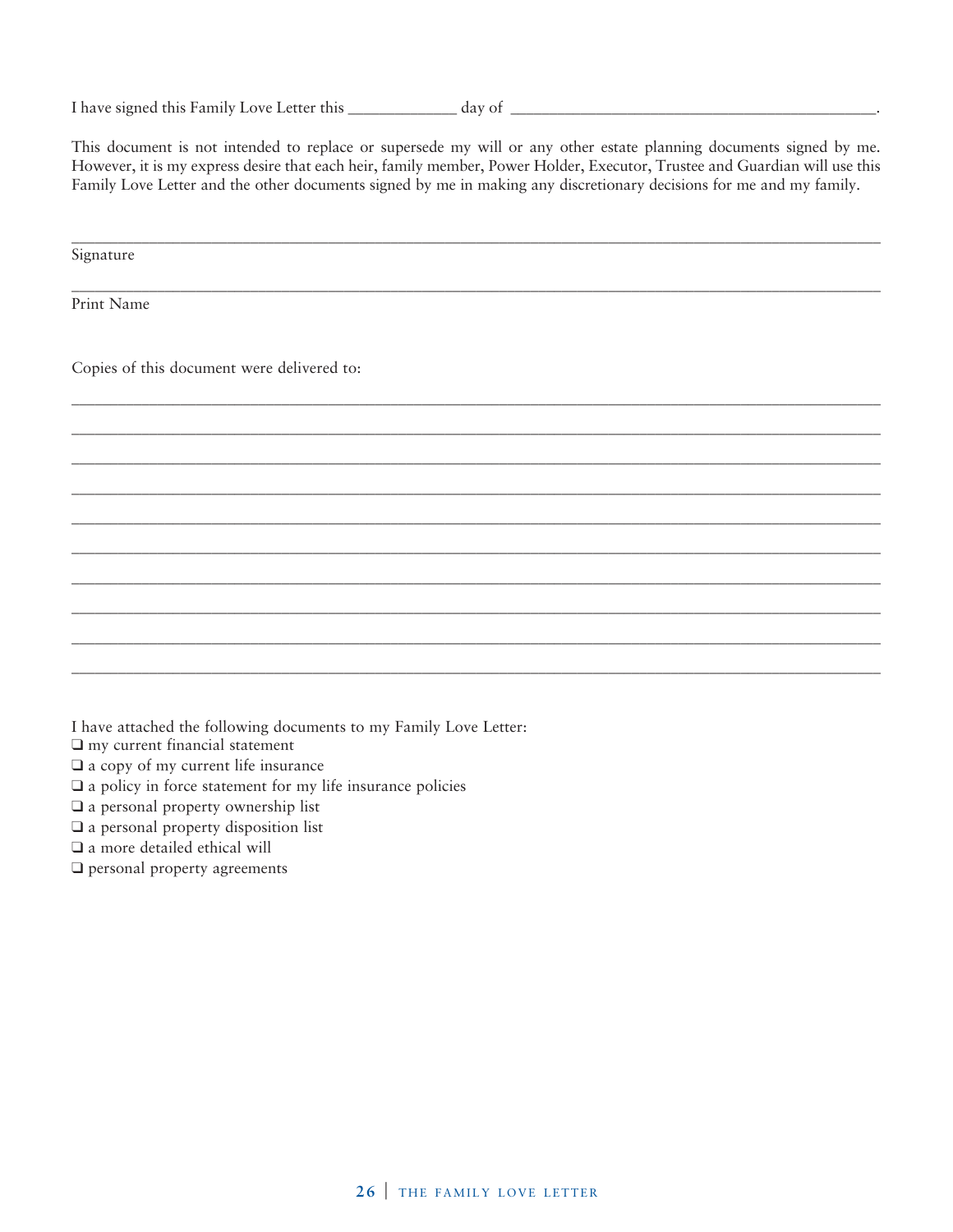#### **CAUTION**

Identity theft has become a major problem in the United States. The Family Love Letter is purposely designed to provide your family and advisors as much information as possible about you and your personal financial situation. It is also information, which in the wrong hands, could help someone steal your identity and/or your assets. We strongly advise you to (1) keep all copies of the Family Love Letter in a locked location which is only accessible by people you fully trust and (2) provide copies of the Family Love Letter only to persons who you are confident can be trusted to maintain the secrecy of your information.

Author: John J. Scroggin, AEP, J.D., LL.M. is a graduate of the University of Florida and is a nationally recognized speaker and author. Mr. Scroggin has written over 300 published articles and outlines, and three books. To be added to his free blast email system on estate and income tax planning, contact Luann@scrogginlaw.com. Mr. Scroggin can be contacted at Jeff@scrogginlaw.com.

Additional copies of this Family Love Letter can be obtained at www.axaenterprise.com.